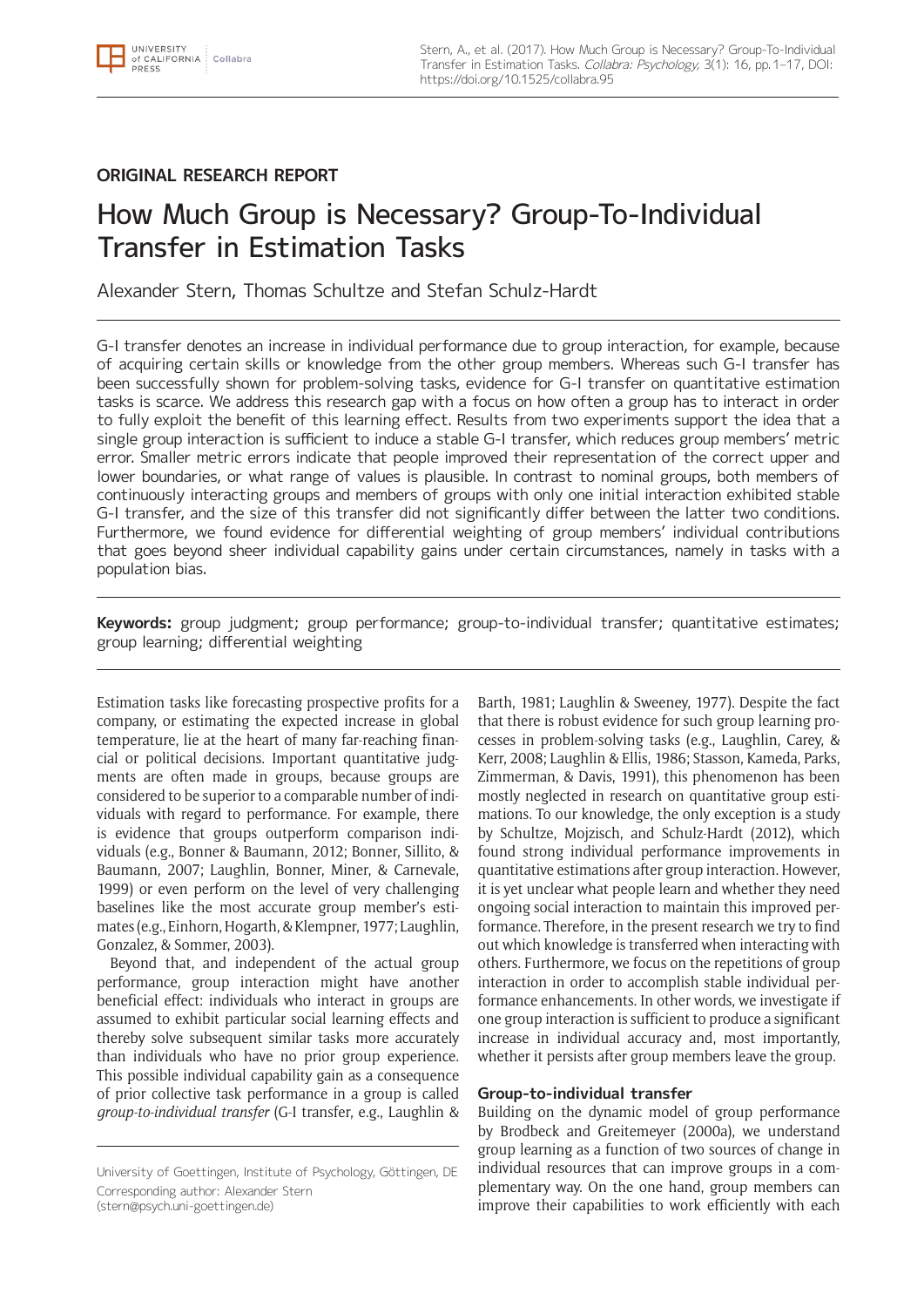other (*learning to collaborate*). For example, group members might develop a shared mental model of the task, or they could acquire knowledge about the expertise of the other group members. On the other hand, and this is what we focus on in this paper, group members can improve their individual task-related skills as a consequence of group interaction, independent of purely individual practice effects (*learning to perform the task*). As already mentioned, this socially induced individual learning is known as *G-I transfer*. Examples of such learning processes are vicarious learning, or exchange of basic principles and strategies for effective task performance (e.g., Laughlin & Jaccard, 1975; Brodbeck & Greitemeyer, 2000a, 2000b).

So far, most research on G-I transfer has been conducted in the domain of problem-solving tasks, with ample empirical evidence for its existence. For example, participants who had worked on mathematical problems in a group later solved the same or other, logically related problems better than individuals working alone (e.g., Laughlin & Ellis, 1986; Stasson et al., 1991). Similarly, participants with prior group interaction exhibited better individual performance in rule induction tasks compared to participants without such group interaction (e.g., Brodbeck and Greitemeyer, 2000b). By using multiple training sessions, Laughlin et al. (2008) addressed the necessary repetitions of group interaction in order to achieve G-I transfer, the major result of which was that one group interaction was sufficient for the occurrence of a stable G-I transfer. In other words, multiple group interactions did not affect the strength of the individual performance enhancements. However, all of these studies worked with tasks that are very likely characterized by high levels of demonstrability, which is considered to be a prerequisite for the occurrence of G-I transfer (Brodbeck & Greitemeyer, 2000a). According to Laughlin and Ellis (1986), one of the core conditions of demonstrability is that the member with the correct answer must have the ability, motivation, and time to demonstrate the correct solution to the other group members. On mathematical problems, this should usually be the case. When the task complexity is moderate, the member with the right solution should be able to explain its correctness. In contrast, on quantitative estimation tasks, it might be difficult for the best group member to demonstrate the high quality of his or her estimate, and for inferior group members to understand its quality. This lack of demonstrability might have some consequences on the occurrence of G-I-transfer. For example, it is more difficult to justify an estimation of New York City having around 8.4 million inhabitants than explaining that 5 times 7 equals 35. Nevertheless, as long as people do not simply guess their estimations on world knowledge tasks, it is generally possible to explain why certain estimations are better than others. This should be especially true when it comes to rather poor estimations. For example, one might explain quite easily why the population of New York City cannot be 200 million when taking into account that the whole United States of America has around 320 million citizens. On the other hand, it should be more difficult to judge whether the city has either 6 or 7 million inhabitants. Therefore, G-I transfer might have somewhat higher

hurdles in estimation tasks as compared to problemsolving tasks.

Beyond that, differences in task demonstrability should have another important consequence. When tasks are highly demonstrable, as is often the case with arithmetic problems (e.g. Laughlin & Ellis, 1986; Stasson et al., 1991), the most capable member often determines the group outcome. In other words, one capable group member can be sufficient for solving the task. On this basis, group-level performance often does not benefit from individual capability gains because, even if the less capable group members become more capable over time, it is unlikely that their contributions will add anything beyond that of the most capable member. In addition, it is also unlikely that this most capable member will improve his or her performance in the absence of superior models to learn from. In contrast, on tasks with a somewhat lower demonstrability, like estimation tasks, the accuracy of group estimations usually benefits from taking *all* group members' opinions into account (e.g., in the form of weighted or unweighted averages), because this can help to eliminate or, at least, reduce idiosyncratic errors. In other words, exclusively relying on the most capable member is usually not the best strategy in quantitative estimation tasks (Bednarik & Schultze, 2015; Soll & Larrick, 2009). Consequently, the group as a whole might benefit from improved individual performances of inferior group members. This fact makes the field of quantitative estimation tasks particularly interesting, because here individual capability gains could actually lead to a performance enhancement on the level of the entire group.

To the best of our knowledge, there is only one study combining estimation tasks with a design that allows to detect increases in individual accuracy as a consequence of prior group interaction. Typically, studies in this field use a so-called *I-G design* (individual-group design, e.g., Bonner et al., 2007; Henry, 1993, 1995; Henry, Strickland, Yorges, & Ladd, 1996; Sniezek & Henry, 1989, 1990), meaning that participants first complete a series of quantitative estimation tasks individually (I) and then work on the same series of tasks as groups (G). Unfortunately, this design cannot account for G-I transfer, because individual performance is not measured *after* one or more group interactions have taken place. To address this limitation, Schultze et al. (2012) used an improved *aI-G design* (alternating-individual-group design). Their experiments were separated into two sections: (a) an individual practice phase and (b) a group phase consisting of alternating individual and group estimates of distances between different European capital cities. Consequently, changes in participants' individual accuracy due to the group interaction could be measured on their subsequent individual estimates. With this modified design, the authors found evidence for strong increases in individual accuracy after the first within-group interaction. In other words, group members already improved their individual performance after the first group discussion. In line with the idea of G-I transfer, inferior group members improved in accuracy while the groups' best members' accuracy remained stable. Furthermore, the improved estimation accuracy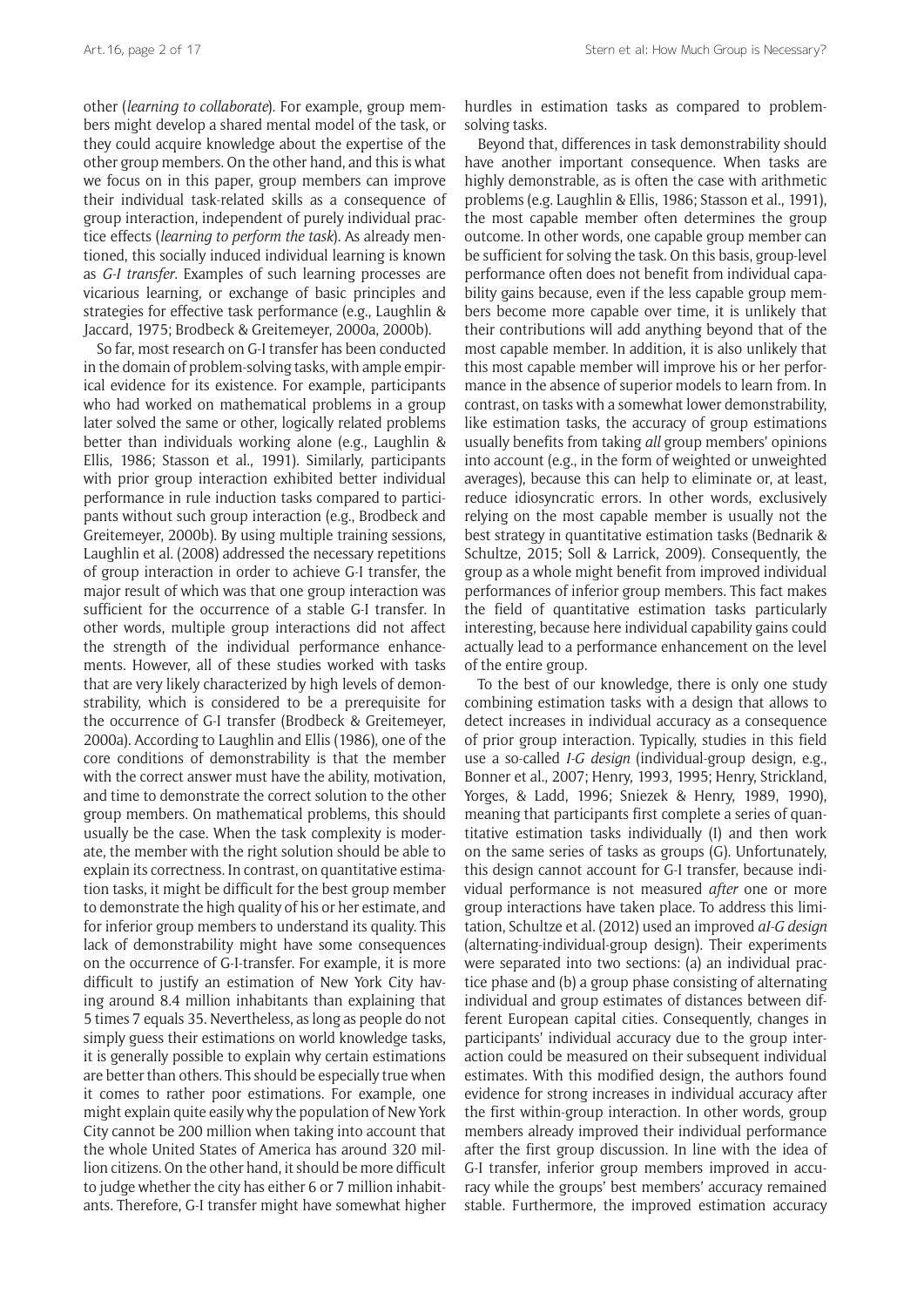was relatively constant after this first major performance enhancement. Hence, it seemed that participants did not substantially benefit from further group interaction. These results are in line with the above-mentioned evidence from group problem-solving research, showing that one group interaction can be sufficient for the occurrence of a stable G-I transfer (Laughlin et al., 2008) in this type of task.

However, the findings of Schultze et al. (2012) leave two important question unanswered. The first one is *what* do people learn when interacting with others? To answer this question, it is useful to differentiate two types of estimation error. As outlined by Brown and Siegler (1993; see also Brown, 2002), one's knowledge in a judgment domain can be decomposed into two components: *metric knowledge* and *mapping knowledge*. Metric knowledge is a general understanding of the appropriate scaling, that is, whether people have an accurate representation of the correct upper and lower boundaries, or what range of values is plausible. For example, knowing that Germany has a length of approx. 900 kilometers, and that the equator has a length of roughly 40,000 kilometers, helps when estimating distances, and prevents us from making judgments that are completely implausible. In contrast to that, mapping knowledge is an accurate representation of the relative magnitude of possible target values. In other words, mapping knowledge allows us to put different target values of the same kind in the correct order. Most people know that the distance between London and Paris is shorter than the distance between London and New York, without necessarily having a good guess about the actual distances.

Interacting with others when working on estimation tasks should affect these two sources of estimation error differently, and to a different extent. Previous studies imply that providing people with frames of reference can strongly increase their estimation accuracy (e.g., Bonner & Baumann, 2008; Bonner et al., 2007; Laughlin et al., 1999; Laughlin et al., 2003). Collaborating with others during quantitative estimations could have exactly this effect: During their task-related communication, group members provide the reasoning for their individual estimates and illustrate the validity of certain benchmarks (Schultze et al., 2012). With regard to the two above-mentioned sources of error, such reference values should mainly improve metric knowledge quite rapidly and thereby diminish particularly implausible estimates. In contrast, reducing one's mapping error during social interaction should be more difficult than understanding differences in group members' metric error. When estimating distances between European cities one can only recognize that another group member has a different mapping error, for example, when realizing that he or she always overestimates distances between southern European cities and always underestimates distances between northern European cities. In other words, one need to precisely remember multiple estimates of other group members in order to recognize such differences. Consequently, the process of reducing one's mapping error should be very slow and only possible after a long period of cooperation.

The second open question has to do with the stability of the learning process. Specifically, we do not yet know whether the G-I transfer is stable even if the group is completely disbanded, or whether continuous social interaction is needed for its maintenance. In other words, it is crucial to find out how the individual performance develops after the last group interaction. In the experiments of Schultze et al. (2012), participants continuously alternated between working on the estimation tasks individually and in groups, that is, they remained in a group context until the end of the experiment. Hence, so far there is no research about the temporal stability of G-I transfer in quantitative estimation tasks after members have left the group, and whether, under these conditions, one single group interaction leads to an equally strong individual performance enhancement compared to continuous group interaction.

Answering this question is not only relevant to gain a more conclusive theoretical understanding of the mechanisms that underlie G-I transfer. Rather, it is also a crucial question for practical purposes: The results of the Schultze et al. (2012) study suggest that it might be sufficient to have just one group interaction to fully exploit the benefits of having groups work on quantitative estimation tasks. As bringing group members together and having them discuss and decide on an issue costs more effort than just collecting and averaging individual judgments, truncating group interaction right after the first group judgment would, obviously, save a lot of resources. However, this would only pay off if the benefits of this interaction (i.e., the G-I transfer) do not fade away relatively soon after this first interaction. As Schultze et al. (2012) do not provide an empirical test for a sustainable beneficial G-I transfer after one single group interaction, we want to address this research gap in the current study.

Therefore, it is crucial to (a) replicate the finding of a strong increase in individual accuracy after just one group interaction, (b) analyze if group members increase their metric knowledge after interacting with others and (c) check whether their individual performance enhancement remains stable even if the first group interaction is also the last, that is, if all subsequent individual trials take place without any further group interactions in between. In other words, our study investigates what people actually learn during a group interaction and whether a single group interaction is sufficient to achieve a stable improvement in individual performance, or whether a robust transfer requires ongoing group interaction. We present two experiments exploring these issues. In each, we report all measures and manipulations. Furthermore, no participants were excluded from analyses.

# **Hypotheses**

Schultze et al. (2012) found evidence that one group interaction might be sufficient for a strong increase in individual accuracy in quantitative estimation tasks. Our first aim is to test whether this effect is replicable by comparing two experimental group conditions (differing in the number of group interactions) to a control condition with nominal groups, that is, an equivalent number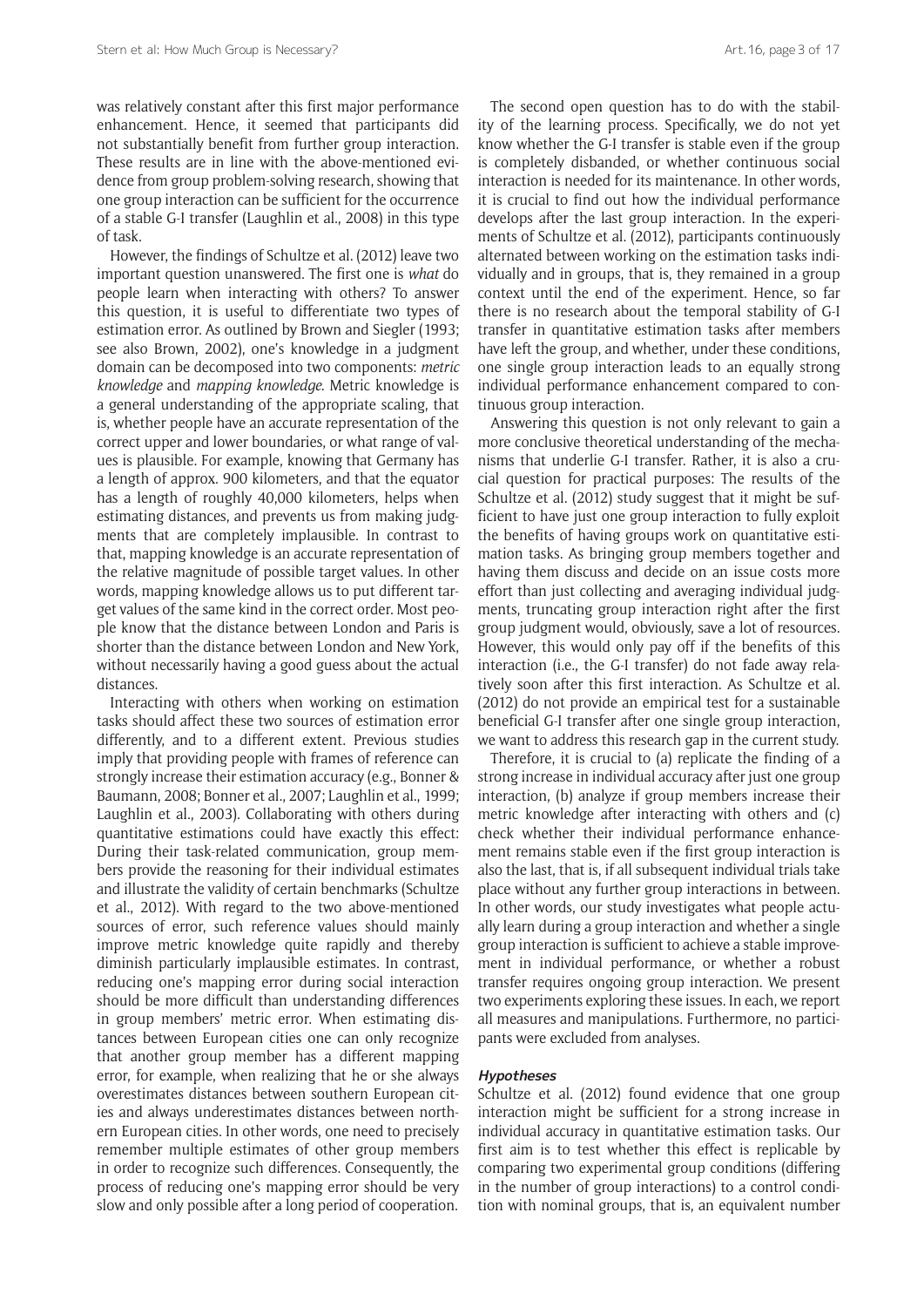of non-interacting individuals. We predict that one group interaction is sufficient to achieve a significant increase in individual accuracy (G-I transfer):

**Hypothesis 1:** *Group members' individual accuracy will increase after the first group interaction. Both members of continuously interacting groups as well as members of groups with only a single group interaction will manifest these performance enhancements, whereas individual accuracy in the nominal groups will not improve at all.*

More importantly, we aim to answer the question of whether the stability of the G-I transfer requires ongoing group interaction. One single group interaction might be sufficient to achieve a stable performance enhancement. However, it is still possible that permanent group interaction is crucial for the stability of the increased individual estimation accuracy. In other words, the individual performance could deteriorate when the group is disbanded. As a consequence, we formulate two competing hypotheses regarding this research question:

**Hypothesis 2a:** *The increase in individual accuracy after the first group interaction is stable even when the group is disbanded.*

**Hypothesis 2b:** *The increase in individual accuracy after the first group interaction deteriorates after the group is disbanded.*

Furthermore, we are interested in whether there are differences between the two experimental conditions. Once again, there are two different possibilities, both of which we consider to be plausible. On the one hand, if the individual estimation accuracy is similarly stable after one as compared to many group interactions, the individual estimation accuracy should be (more or less) equally strong in both conditions. On the other hand, the increase in individual accuracy might deteriorate after the group is disbanded, or continuous group interaction could additionally foster the G-I transfer. This, in turn, should lead to stronger performance enhancements for members of continuously interacting groups. Accordingly, we also formulate two competing hypotheses for this issue:

**Hypothesis 3a:** *The increase in individual accuracy over the course of the individual trials is equally strong for members of single-interaction groups and continuous-interaction groups.*

**Hypothesis 3b:** *Members of continuous-interaction groups will manifest a stronger increase in individual accuracy than members of single-interaction groups.*

Finally, we aim to test *what* group members learn when interacting with others. We do not expect transfer of mapping knowledge since the process of reducing one's mapping error should be very slow and only possible after a long period of cooperation. In contrast, if the exchange of reference values underlies individual performance enhancements, group members should mainly reduce their metric error. Hence, we hypothesize:

**Hypothesis 4:** *Interacting with others will reduce group members' metric error. Both members of continuously interacting groups as well as members of groups with only a single group interaction will manifest this transfer of metric knowledge, whereas non-interacting individuals will not improve their metric error.*

Although the focus of our study is on individual performance after group interaction, for exploratory purposes we will also investigate group performance in comparison to individual performance. As hypothesized, group members might benefit individually from group interaction, which, in turn, could make groups better than an equivalent number of individuals. Hence, we will conduct an exploratory test of whether such surplus at the group level occurs in our study. Furthermore, we will also look at the possible occurrence of differential weighting strategies, that is, groups weighting more competent members more strongly. In addition to G-I transfer, such weighting strategies might also contribute to the quality of group judgments complementarily. So far, the only study that controlled for individual performance enhancements did not find any evidence for differential weighting (Schultze et al., 2012). Nevertheless, this latter finding need not necessarily be generalizable, because Schultze et al. only used one specific type of task. Consequently, we want to analyze if groups engage in differential weighting strategies on different quantitative estimation tasks. However, since individual capability gains are the focus of our study, we refrain from formulating hypotheses and, instead, analyze these two questions in an exploratory manner.

#### **Experiment 1**

In Experiment 1, we aimed to investigate whether the previously found individual performance enhancements due to group interaction (Schultze et al., 2012) are replicable, and whether or not this increase in accuracy requires ongoing group interaction. In other words, we wanted to find out whether a single group interaction has the same beneficial effect as multiple interactions. For this purpose, we compared continuously interacting groups with groups that were disbanded after their first within-group interaction, and with nominal groups. Members of both continuous-interaction and single-interaction groups should provide more accurate judgments individually due to the G-I-transfer. Furthermore, the experimental design allows us to examine whether G-I-transfer is equally strong after multiple group interactions in comparison to just one, which could then be interpreted as evidence for its stability beyond the group context.

## **Method**

### Participants, design and task

One hundred eighty-three German or German-speaking students (112 women, 70 men, one participant did not report his or her gender) with an average age of 21.43 (*SD* = 3.28) years participated in the experiment, with three persons each forming a real or nominal group.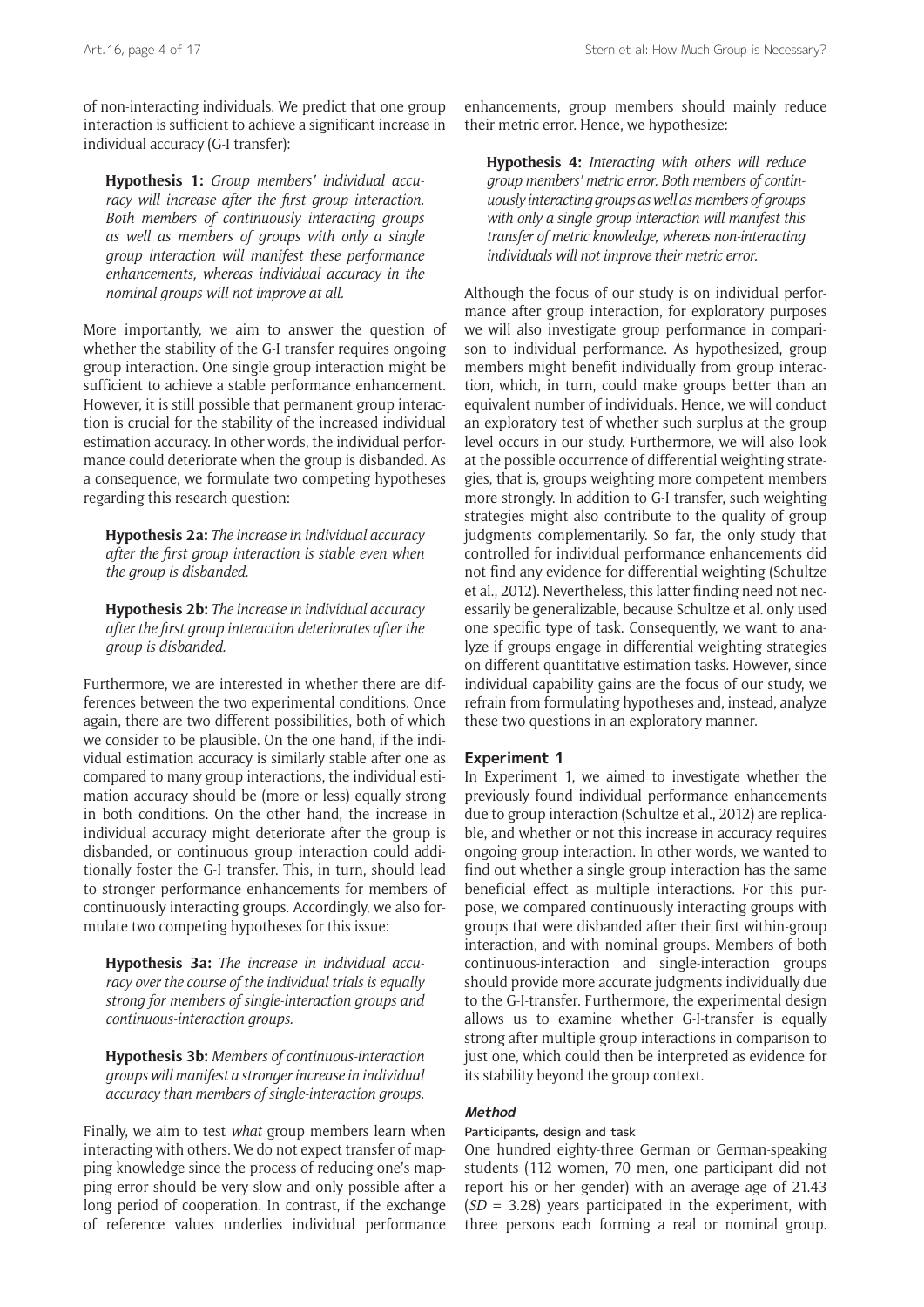The sample size was based on a previous relevant study (Schultze et al., 2012). Experiment 1 used a mixed design with group type (continuous-interaction, singleinteraction, no interaction) as a between subjects variable and task trial (or, for some analyses, trial block) as a within subjects variable.

The participants worked on a set of distance estimations between different European capital cities. This is the same task that has been used by Schultze et al. (2012). It was chosen based on two pretests  $(N = 40$  and  $N = 38)$  revealing that there were stable differences in participants' individual performance (mean Spearman's Rho = .28, *p* < .001 and mean Spearman's Rho = .35, *p* < .001, respectively), which is a prerequisite for learning processes (Schultze et al., 2012). We measured accuracy with the mean absolute percent error (MAPE). In group judgment research, the MAPE is a common measure of accuracy (e.g., Sniezek & Henry, 1989, 1990) and indicates the average deviation of the estimates from the true values. The average MAPE scores in the two pretests of Experiment 1 indicated that pretest participants' deviated, on average 60.22 percent (*SD* = 63.55) and 48.31 percent (*SD* = 21.14) from the true values. Furthermore, we checked whether participants' estimates were evenly distributed around the true values or whether the task contains a systematic *population bias*, that is, whether they tended to over or underestimate the true value. For this purpose, we calculated participants' mean percent deviation from the true values (thereby allowing overestimations and underestimations to cancel out each other). Corresponding *t*-tests against zero revealed no significant differences (*M* = 16.31, *SD* = 79.72), *t*(39) = 1.29, *p* = .203, *d* = 0.29, and (*M* = –2.59, *SD* = 38.94),  $t(37) = -.41$ ,  $p = .685$ ,  $d = 0.09$ , respectively, indicating that this task contained no substantial population bias.

## **Procedure**

In each experimental session, six to nine participants were invited and randomly guided to one of three lab rooms, where they were placed at separate tables. Participants were informed about the task and the procedure of the experiment. They were instructed that the experiment consisted of two phases with ten distance estimates each: an individual practice phase and a group phase. Hence, participants knew from the beginning that they were going to interact unless the number of participants showing up was not divisible by three. In this case, excess participants were assigned to the individual control condition. The specific distances that the participants should estimate were not identical between the two phases but were, as the pretests indicated, on average, of similar difficulty.1 In the practice phase, participants were asked to work on ten trials individually, and they were told that the goal was to estimate the airline distances between cities in kilo meters as accurately as possible. Furthermore, the experimenter asked them not to communicate or to exchange notes. There was no time limit, but participants usually took between ten and fifteen minutes to finish this phase. Once they were done, the experimenter collected the data and computed the MAPE for each participant. Afterwards, the participants were assigned to three-person-groups.

Whenever possible, we aimed for some heterogeneity in group members' skill level, as a certain amount of heterogeneity is necessary for individual capability gains and differential weighting strategies. To this end, groups were composed so that there was a minimum difference of 10 percentage points between the MAPE scores of the most capable and medium group member as well as between the medium and least capable group member. Hence, participants' practice phase MAPE influenced the assignment to the three conditions.<sup>2</sup>

The second phase of the experiment differed depending on the experimental condition. In the continuousinteraction and the single-interaction condition, three participants each formed a group and were asked to take a seat at a shared table. The groups received four questionnaires containing the estimation tasks, one for each group member to write down his or her individual estimates, and one for the group estimates. The difference between the two group conditions was the number of group interactions. In continuous-interaction groups, the group members first worked on a specific distance estimate individually and then discussed their individual estimates in order to come up with a consensus estimate. Afterwards, they proceeded with the next trial of the group phase in the same fashion. Participants were told that they were neither allowed to inspect their estimates of trials they had already worked on, nor to revise these previous estimates. Furthermore, they were reminded not to communicate or exchange notes when working on their individual estimates. The singleinteraction groups only interacted on the first trial of the second phase. Again, before interacting as a group, each group member had to come to an individual estimation. After discussion of the first task and making a group judgment, the single-interaction groups were disbanded, and their members were placed at separate tables where they worked on the remaining nine trials independently and without further discussion. The individual judgments of the nine trials on which participants in the single-interaction condition worked on their own were later averaged to form hypothetical group judgments. In the nominal group condition, participants worked on all ten estimates of the second phase individually, that is, they worked at separate tables and were not allowed to communicate or exchange information. Subsequently, the judgments of the three nominal group members were averaged to create the nominal group judgments. Participants had no guidelines regarding how to work on a particular task and, again, there was no time limit.

In each condition, the experimenter explained that the accuracy of the estimates during the second phase would determine the amount of money the participants would receive for participating in the experiment. In addition to a show-up fee of 5 Euro, there was an accuracy-based bonus payment ranging from 0 to 5 Euros.<sup>3</sup> After completing phase 2, participants were asked to fill in a final questionnaire containing a suspicion check. In the meantime, the experimenter calculated the MAPE score of the second phase to determine the bonus payment. Before the participants were dismissed, they were thanked for their participation and debriefed.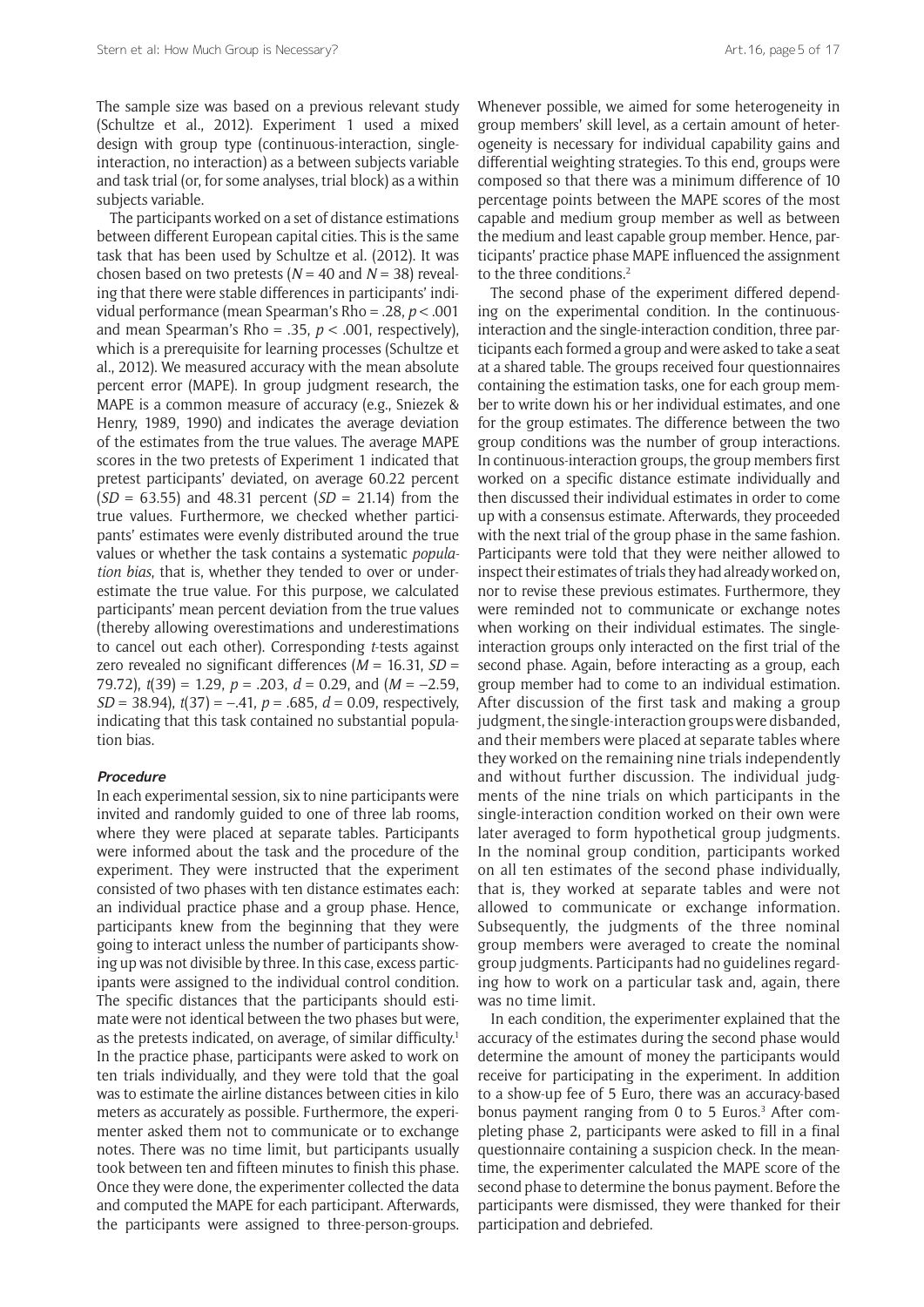## Group-to-individual transfer

In order to test for individual performance enhancement in terms of G-I transfer, we analyzed whether group interaction led to improved subsequent individual estimations. For reasons of simplification, we compared the differences in individual MAPE scores between the individual practice phase and the group phase in the three experimental conditions and did not add the two phases as a withinsubjects factor. The trial right before the first group interaction was treated as the last trial of the individual practice phase, since this trial still took place before any effects of group interaction could have occurred.4 Positive values of the accuracy difference measure represent an increase in accuracy from phase one to phase two. We conducted a 3 (*group type*: continuous-interaction vs. single-interaction vs. no interaction) × 3 (*group member*: most capable vs. medium vs. least capable) ANOVA with experimental condition as between-subjects factor and group member as within-subjects factor. The analysis revealed a significant main effect of group type, *F*(2, 58) = 4.84, *p* = .011,  $\eta_p^2$  = .14. LSD post hoc comparisons showed that the performance enhancements where roughly similar in the continuous-interaction and the single-interaction condition ( $M = 19.28$ ,  $SD = 20.68$  vs.  $M = 16.13$ ,  $SD = 17.09$ ),  $p = .611$ <sup>5</sup> However, participants increased their performance significantly more in both the continuous-interaction groups and the single-interaction groups than in the non-interacting nominal groups (*M* = 19.28, *SD* = 20.68 vs. *M* = 1.77, *SD* = 20.12), *p* = .005, and (*M* = 16.13, *SD* = 17.09 vs. *M* = 1.77, *SD* = 20.12), *p* = .023, respectively. Furthermore, separate post hoc *t*-tests against zero revealed a significant performance enhancement in the continuousinteraction condition,  $t(20) = 4.27$ ,  $p < .001$ ,  $d = 0.94$ , as well as in the single-interaction condition, *t*(18) = 4.11,  $p = .001, d = 0.95$ . The nominal group condition, in contrast, showed no significant changes in the individual MAPE scores from the first to the second phase,  $t(20) = 0.40$ ,  $p = .692$ ,  $d = 0.09$ . Because participants in the nominal group condition did not improve their performance between the two phases, we can assume that there are no substantial individual practice effects in the task we used, which mirrors the findings of Schultze et al. (2012). Accordingly, in line with Hypothesis 1, the increase in judgment accuracy in the two group conditions should be the result of G-I transfer, supporting the idea that one group

interaction is sufficient to increase individual estimation accuracy. The results further indicate that, in general, the performance enhancements were equally strong after one as after multiple interactions. In other words, groups working on the distance estimates were able to exchange all information necessary to induce the full amount of increase in individual accuracy already during their first group discussion, supporting Hypothesis 3a.6

The ANOVA further revealed a main effect of group member,  $F(2, 57) = 26.14, p < .001, \eta_p^2 = .31$ , which was qualified by an interaction of group member and group type, *F*(4, 116) = 4.51,  $p = .002$ ,  $\eta_p^2 = .13$ , in line with the idea that differences in G-I transfer can only be observed in the two group conditions and not in the non-interacting control condition. Separate post hoc paired-samples *t*-tests for the continuous-interaction and the single-interaction condition indicated that the accuracy improvements differed between all levels of group members' judgment accuracy, all *t*s(20) > 3.58, all *p*s < .002, all *d*s > 0.78, for the continuous-interaction condition and, all *t*s(18) > 3.12, all *p*s < .006, all *d*s > 0.71, for the single-interaction condition (for an overview of all individual performances changes, see **Table 1**). In contrast, and as expected, there were no significant differences in performance changes as a function of the particular group member's capability in the nominalgroup condition, all *t*s(20) < 1.27, all *p*s > .222, all *d*s < 0.28. Additionally, post hoc *t*-tests against zero revealed that in both continuous-interaction and single-interaction groups only the medium and the least capable members improved their estimation accuracy from phase one to phase two, all *t*s(20) > 3.44, all *p*s < .003, all *d*s > 0.75, and all *t*s(18) > 2.95, all *p*s < .009, all *d*s > 0.67, respectively. In contrast, the most capable group members' performance remained, more or less, stable in both conditions, *t*(20) = 0.18, *p* = .863, *d* = 0.04, and *t*(18) = 0.89, *p* = .384,  $d = 0.20$ , respectively. These differences in increased accuracy depending on group members' judgment accuracy indicate that group members understand from whom to learn or at least whom to ignore. Apparently, this understanding already occurs during the very first within-group interaction. Superior group members seems to share task relevant knowledge that can and should be learned. Consequently, only inferior group members can benefit from G-I transfer. In contrast to this improved estimation accuracy, in the nominal-group condition, none of the group members significantly changed their performance

**Table 1:** Group members' individual performance changes by group type in Experiment 1.

| Group type             | Group member |       |        |       |               |           |  |  |
|------------------------|--------------|-------|--------|-------|---------------|-----------|--|--|
|                        | most capable |       | medium |       | least capable |           |  |  |
|                        | М            | SD    | М      | SD    | М             | <b>SD</b> |  |  |
| continuous-interaction | $-0.43$      | 11.18 | 11.40  | 15.16 | 46.87         | 48.56     |  |  |
| single-interaction     | 2.56         | 12.52 | 12.42  | 18.36 | 33.36         | 30.01     |  |  |
| no interaction         | $-4.03$      | 11.00 | 3.89   | 27.76 | 5.29          | 37.27     |  |  |

Performance change was measured as the difference between (nominal) group members' MAPE scores during trials 1 to 11 and the corresponding MAPE scores during trials 12 to 20. Positive indicate a reduction in MAPE scores and, thus, performance increases.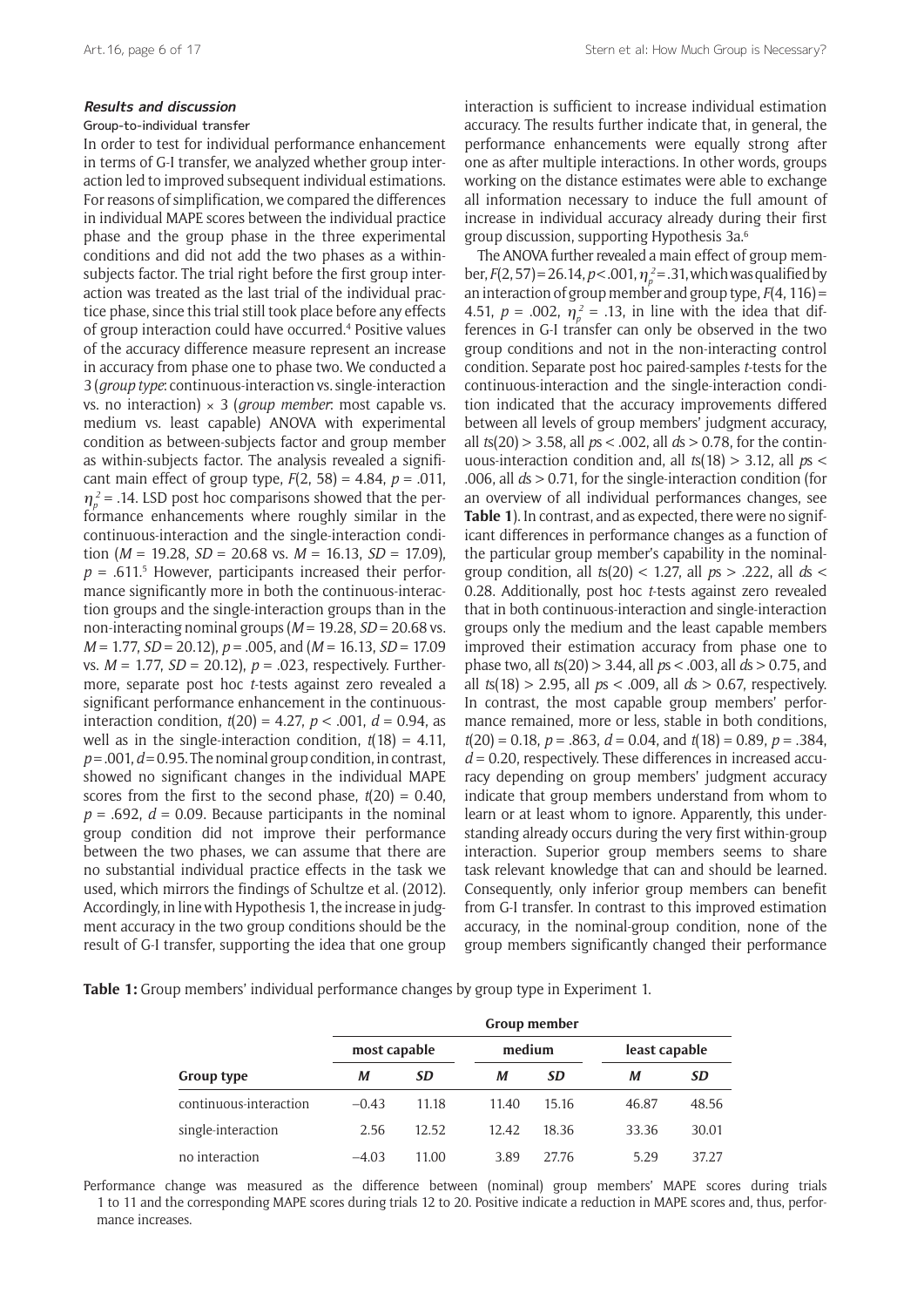between the two phases, all *t*s(20) < 1.68, all *p*s > .108, all *d*s < 0.37. Hence, the interaction effect of group member and condition is the result of stronger performance enhancements of inferior group members after interacting with superior group members. This finding further supports the idea of G-I transfer and indicates that the most capable group members were the source of the learning process. In contrast, the medium and least capable group members seemed to benefit from the most capable members, leading them to approximate their levels of individual accuracy.

In addition, we conducted a more detailed temporal analysis of the observed individual performance enhancements in the two interacting group conditions to determine when the major increase in individual accuracy occurs. For this purpose, we compared group members' averaged individual accuracy of the trials before the first group interaction (trial 1–11) with the trial immediately after the first group interaction (trial 12), and then the averaged individual accuracy of the remaining 8 trials (trial 13–20). Doing so allowed us to analyze whether the performance enhancement after the first group interaction is relatively stable over time. Accordingly, we conducted a 2 (*group type*: continuous-interaction vs. single-interaction)  $\times$  3 (*trial block*: practice phase vs. trial after first group interaction vs. remaining 8 trials) repeated measures ANOVA. This analysis revealed a main effect of trial block,  $F(2, 37) = 35.57$ ,  $p < .001$ ,  $\eta_p^2 = .48$ , and no main effect of group type,  $F(1, 38) = 0.32$ ,  $p = .574$ ,  $\eta_p^2 < .01$ , or interaction of group type and trial block,  $F(2, 37) =$ 0.33,  $p = .724$ ,  $\eta_p^2 < .01$ . Post hoc paired-samples *t*-tests showed that in the continuous-interaction condition the average individual accuracy discontinuously increased after the first group interaction (*M* = 48.63, *SD* = 19.97 vs. *M* = 26.30, *SD* = 14.17), *t*(20) = 6.58, *p* < .001, *d* = 1.44,

and remained (more or less) stable afterwards (*M* = 26.30, *SD* = 14.17 vs. *M* = 29.73, *SD* = 7.01), *t*(20) = –1.01,  $p = 0.324$ ,  $d = 0.22$ . Moreover, the same was true for the single-interaction condition ( $M = 47.99$ ,  $SD = 15.01$  vs. *M* = 29.69, *SD* = 11.66), *t*(18) = 5.05, *p* < .001, *d* = 1.16, and  $(M = 29.69, SD = 11.66$  vs.  $M = 32.13, SD = 8.29$ ),  $t(18) =$ –1.13, *p* = .274, *d* = 0.26, respectively (see also **Figure 1**). This result suggests that a single group interaction is sufficient to ensure the stability of the observed G-I transfer, in line with Hypothesis 2a.7

#### Changes in metric and mapping error

Beyond that, we were interested in what members of interacting groups actually learn. To this end, we calculated the mean overall deviation (MOD) (Brown & Siegler, 1993), which is a measure of metric property defined as the absolute difference between the median estimate across all items and the true overall median and is therefore less susceptible to outliers than the arithmetic mean. Accordingly, lower values indicate a lower metric error.

However, the magnitude of participants' judgment errors varied strongly with the respective true values. Hence, we worked with the percentage error instead of the absolute deviation from the true values. Nevertheless, the pattern of results remains unchanged when working with the median absolute error instead of the median absolute percentage error in both experiments. Similar to the analyses of group members' MAPE scores, we compared the differences of individual MOD scores between the individual practice phase and the group phase in the three experimental conditions. Thus, positive values indicate decreasing metric errors. Again, the trial right before the first group interaction was treated as the last trial



**Figure 1:** Mean absolute percent error (MAPE) of individual estimates by group type during Experiment 1. Lower scores indicate greater accuracy.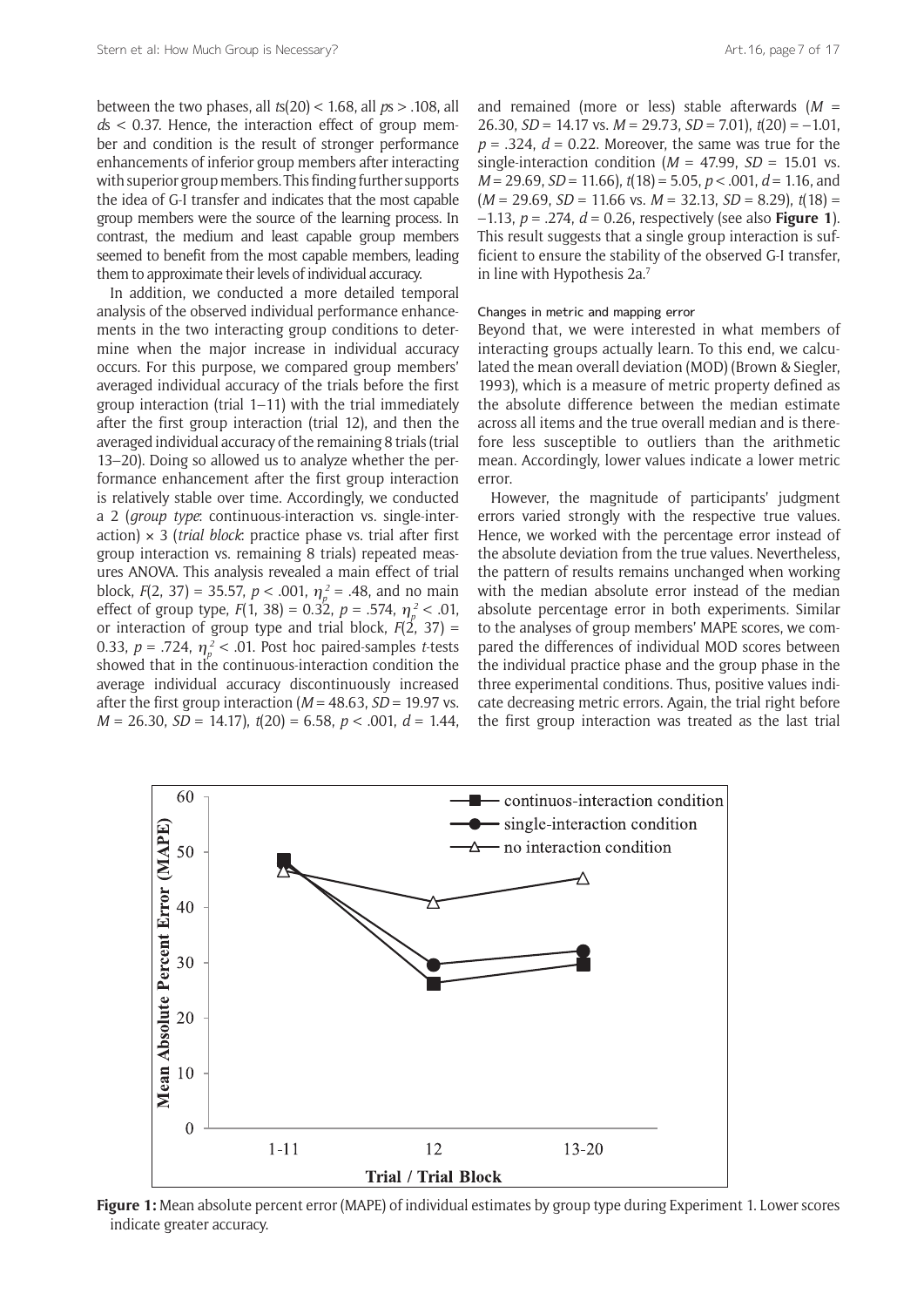of the individual practice phase and we averaged across group members for reasons of simplicity.<sup>8</sup> We calculated an ANOVA with group type (continuous-interaction vs. single-interaction vs. no interaction) as between-subjects factor, which showed significant differences, *F*(2, 58) = 9.50,  $p < .001$ ,  $\eta_p^2 = .25$ . Whereas participants in the continuous-interaction condition and in the single-interaction condition decreased their metric errors (*M* = 24.38*, SD* = 23.95, and *M* = 15.38, *SD* = 22.83), this error even increased for participants in the nominal group condition (*M* = –3.52; *SD* = 15.91). The differences between the two interacting groups condition and the nominal group condition were significant, *p* < .001 and *p* = .007. In contrast, the difference between continuously interacting groups and single interaction groups fell short of significance  $(p = .184)$  although, descriptively, the metric error reduction was more pronounced among the former than among the latter. In sum, we found evidence that interacting with others reduces group members' metric error, which is line with Hypothesis 4.

Besides the metric error, we were also interested in possible changes in mapping errors, i.e. whether participants were able to put different target values in the correct order. Therefore, we computed rank-order correlations, which represent the correlation between the ranks of estimates with the ranks of true values (Brown & Siegler, 1993), and calculated the difference between group members' Fisher z-transformed averaged rank-order correlation coefficients (Spearman's rho) during the group phase and the individual practice phase. Accordingly, positive values indicate decreasing mapping errors. Similar to the metric error analysis, we calculated an ANOVA with group type (continuous-interaction vs. single-interaction vs. no interaction) as between-subjects factor, which revealed no significant differences,  $F(2, 54) = 1.71$ ,  $p = .191$ ,  $\eta_p^2 = .06$ . Hence, whether participants interacted with others or not had no effect on their mapping error.

## Exploratory analyses: Group-level data

In an exploratory fashion, we investigated whether interacting groups outperformed nominal groups. For this purpose, we calculated the MAPE score for the 10 trials of the group phase. In the continuous-interaction condition, these MAPE scores were based on the groups' consensus estimates, whereas in the nominal-group condition these scores were calculated as the average of the three nominal-group members' individual estimates. In the single-interaction condition, the groups' average MAPE score was a composite measure of the group estimate in the first trial of the second phase and the averaged individual estimates in the remaining nine trials. Based on these calculations, our first analysis was an ANOVA with group type (continuous-interaction vs. single-interaction vs. no interaction) as a between-subjects factor. This analysis showed no significant effect of group type,  $F(2, 58) =$ 1.56,  $p = 0.219$ ,  $\eta_p^2 = 0.05$ . Descriptively, the results indicate that both the continuous-interaction groups  $(M = 25.97$ .  $SD = 9.80$ ) and the single-interaction groups ( $M = 25.49$ , *SD* = 11.07) performed somewhat better than the nominal groups (*M* = 32.05, *SD* = 17.46). However, due to the rela-

tively high variances within the conditions, the superiority of interacting over non-interacting groups fell short of significance.

Furthermore, we tested whether the performance of continuously interacting groups exceeded the average model that was calculated on the basis of their members' individual estimates right before each of the group trials (i.e., the estimates that already benefitted from G-I transfer). If this were the case, it would indicate that groups differentially weight the proposals of superior members more strongly than the proposals of weaker members. We excluded the first trial of the second phase in order not to artificially penalize the average model and averaged across the remaining trials.<sup>9</sup> The corresponding paired samples *t*-tests showed that the actual group performance was slightly (but not significantly) inferior to the average model (*M* = 25.09, *SD* = 9.51 vs. *M* = 23.42, *SD* = 8.25), *t*(20) = 1.11, *p* = .282, *d* = 0.24. In general, our results indicate that groups in Experiment 1 were not able to outperform the average model.

However, we cannot yet rule out that the results of Experiment 1 might be task specific, because we used the same task as Schultze et al. (2012). For example, our participants might have had a more or less accurate representation of the map of Europe, which, in turn, could have facilitated learning processes when receiving an accurate point of reference. Beyond that, the task was characterized by low population bias, meaning that there was no systematic trend for participant to overestimate or to underestimate the true values. Consequently, group members could have accomplished individual performance enhancements similar to G-I transfer, by simply centering their individual estimates (because in a task with low population bias the central group member is likely to be the most accurate member). Therefore, the question is whether our findings would still hold if the task were more difficult and if participants would tend to over- or underestimate the true value. Furthermore, the sequence of trials in Experiment 1 – and also in both experiments by Schultze et al. (2012) – was in a fixed order. However unlikely, we cannot rule out that differences in the difficulty of the different trials had an influence on the magnitude of the observed G-I transfer or changes in metric and mapping error. Hence, to validate our findings in terms of replicability and generalizability, we conducted a second experiment with a different task type and a randomized trial order.

#### **Experiment 2**

To generalize our findings, we conducted a second experiment with the same design but a different task type, namely estimating the weights of different objects. The task was considerably more difficult and characterized by a strong population bias (see section task and procedure). In spite of these differences, we expected to replicate the results of Experiment 1 with respect to individual performance enhancements. Particularly when taking into account that evidence on G-I transfer in quantitative estimation tasks is extremely scarce so far, we consider a replication of our results as being indispensable.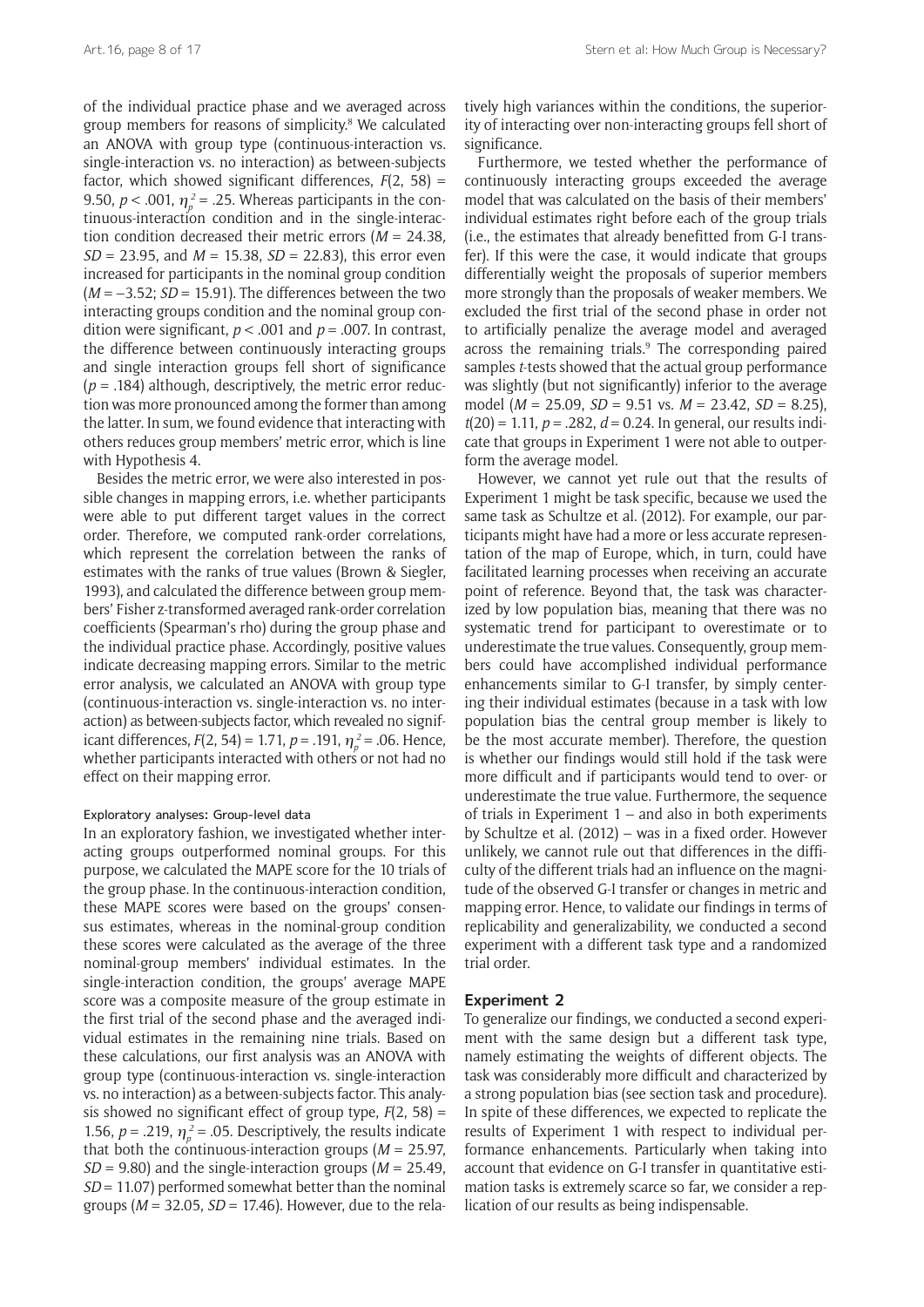#### **Method**

## Participants and design

A total of 252 German or German-speaking students (152 women, 100 men) with an average age of  $23.25$  ( $SD =$ 4.53) years participated in the experiment, with three persons each forming a (real or nominal) group. Experiment 2 used the same mixed factorial design as in Experiment 1, with the group type (continuous-interaction, single-interaction, no interaction) as a between subjects variable and task trial (or trial block) as a within subjects variable.

#### Task and procedure

The procedure of Experiment 2 was identical to Experiment 1, with the following exceptions: First, participants were asked to estimate the weight of different small items (e.g., hammer, dustpan, or umbrella) that were present in the room, without being allowed to touch or lift them. We chose this task based on two pretests (*N* = 30 and  $N = 29$ ) revealing that there were stable differences in participants' individual performance (mean Spearman's Rho = .39,  $p = .031$  and mean Spearman's Rho = .49,  $p = .008$ , respectively). Furthermore, this task was evidently more difficult than the task of Experiment 1: The average MAPE scores in the two pretests of Experiment 2 were markedly above the corresponding scores in the two pretests of Experiment 1 (*M* = 293.02, *SD* = 234.63 and *M* = 398.71, *SD* = 261.07 vs. *M* = 62.22, *SD* = 63.55 and  $M = 48.31$ ,  $SD = 21.14$ ). Beyond that, in contrast to the pretests of Experiment 1, participants had a strong tendency to overestimate the true values. When calculating participants' mean percent deviation from the true values, these average deviations were significantly greater than zero (*M* = 281.36, *SD* = 241.84), *t*(29) = 6.37, *p* < .001, *d* = 1.16, and (*M* = 395.80, *SD* = 263.79), *t*(29) = 8.08,  $p < .001$ ,  $d = 1.50$ , respectively, indicating a large population bias. The second change was that we aimed to rule out that the results obtained in Experiment 1 were in any way due to the fixed order of trials. To this end, we randomly created four different trial orders in Experiment 2 by splitting the 20 trials into two task blocks of 10 trials each. Half of the participants worked on the first block in the individual practice phase and on the second block in the group phase, whereas this order was reversed for the other half. In each sequence, we additionally reversed the order of trials within the two blocks for half of the participants.

## **Results and Discussion**

## Group-to-individual transfer

Similar to Experiment 1, we started by testing for increased accuracy of group members' individual estimates consistent with G-I transfer. For this purpose, we again calculated individual performance enhancements by subtracting the individual MAPE scores of the group phase from those of the individual practice phase. Again, the first trial of the group phase (i.e., the trial right before the first group interaction) was counted as the last trial of the individual practice phase, since this trial could not, by definition, be affected by any group interaction. With the MAPE scores as dependent variable, we conducted a 3 (*group*  *type*: continuous-interaction vs. single-interaction vs. no interaction) × 3 (*group member*: most capable vs. medium vs. least capable) ANOVA with group type as betweensubjects factor and group member as within subjects factor.10 This analysis revealed a main effect of group type, *F*(2, 81) = 8.39, *p* < .001,  $\eta_p^2$  = .17. LSD post hoc comparisons showed that the performance enhancements in the continuous-interaction condition were somewhat stronger than those in the single-interaction condition, but the comparison did not reach conventional levels of significance (*M* = 87.33, *SD* = 62.90 vs. *M* = 49.24, *SD* = 100.60),  $p = 0.077$ . As the more detailed temporal analysis reported below will clarify, this descriptive difference is indeed most likely due to random variation. As in Experiment 1, participants in both the continuous-interaction groups as well as in the single-interaction groups increased their performance significantly more than participants in the nominal groups (*M* = 87.33, *SD* = 62.90 vs. *M* = 0.79, *SD* = 70.48), *p* < .001, and (*M* = 49.24, *SD* = 100.60 vs. *M* = 0.79, *SD* = 70.48), *p* = .026, respectively. Furthermore, post hoc *t*-tests against zero showed a significant increase in individual accuracy in the continuous-interaction condition,  $t(27) = 7.35$ ,  $p < .001$ ,  $d = 1.39$ , as well as in the singleinteraction condition,  $t(27) = 2.59$ ,  $p = .015$ ,  $d = 0.49$ .<sup>11</sup> The nominal-group condition, in contrast, showed virtually no change in MAPE scores from the first to the second phase, *t*(27) = 0.06, *p* = .953, *d* = 0.01, indicating that, similar to Experiment 1, participants in the nominal-group condition did not improve their performance in terms of practice effects. Hence, the increases in individual accuracy in the other two conditions are the result of G-I transfer, in line with Hypothesis 1. Furthermore, participants did not manifest a significantly stronger G-I transfer after multiple group interactions as compared to a single group interaction, which supports Hypothesis 3a over Hypothesis 3b.12

Beyond that, the ANOVA revealed a main effect of group member,  $F(2, 80) = 40.00$ ,  $p < .001$ ,  $\eta_p^2 = .31$ , and an interaction of group member and group type,  $F(4, 162) = 4.72$ ,  $p = .001$ ,  $\eta_p^2 = .10$ . Separate post hoc paired-samples *t*-tests for the continuous-interaction and the single-interaction conditions showed that the accuracy improvements differed between all levels of group member expertise for the continuous-interaction condition, all *t*s(27) > 4.87, all *p*s < .001, all *d*s > 0.92, and for the single-interaction condition, all *t*s(27) > 2.44, all *p*s < .022, all *d*s > 0.46. Again, post hoc *t*-tests against zero revealed significant performance increases for the medium and the least capable members in both interacting group conditions, all *t*s(27) > 2.22, all *p*s < .035, all *d*s > 0.41 (for an overview of all individual performance changes, see **Table 2**). In contrast, there was a tendency for the most capable group members' performance to slightly deteriorate in the continuous-interaction condition,  $t(27) = -1.87$ ,  $p = .073$ ,  $d = 0.35$ , and even more profoundly in the single-interaction condition,  $t(27) = -3.13$ ,  $p = .004$ ,  $d =$ 0.59. A similar analysis of the non-interacting nominal groups unexpectedly revealed a significant difference in performance changes between the most capable and the least capable group members, *t*(27) = 2.90, *p* = .007, *d* = 0.55, as well as marginal differences between the medium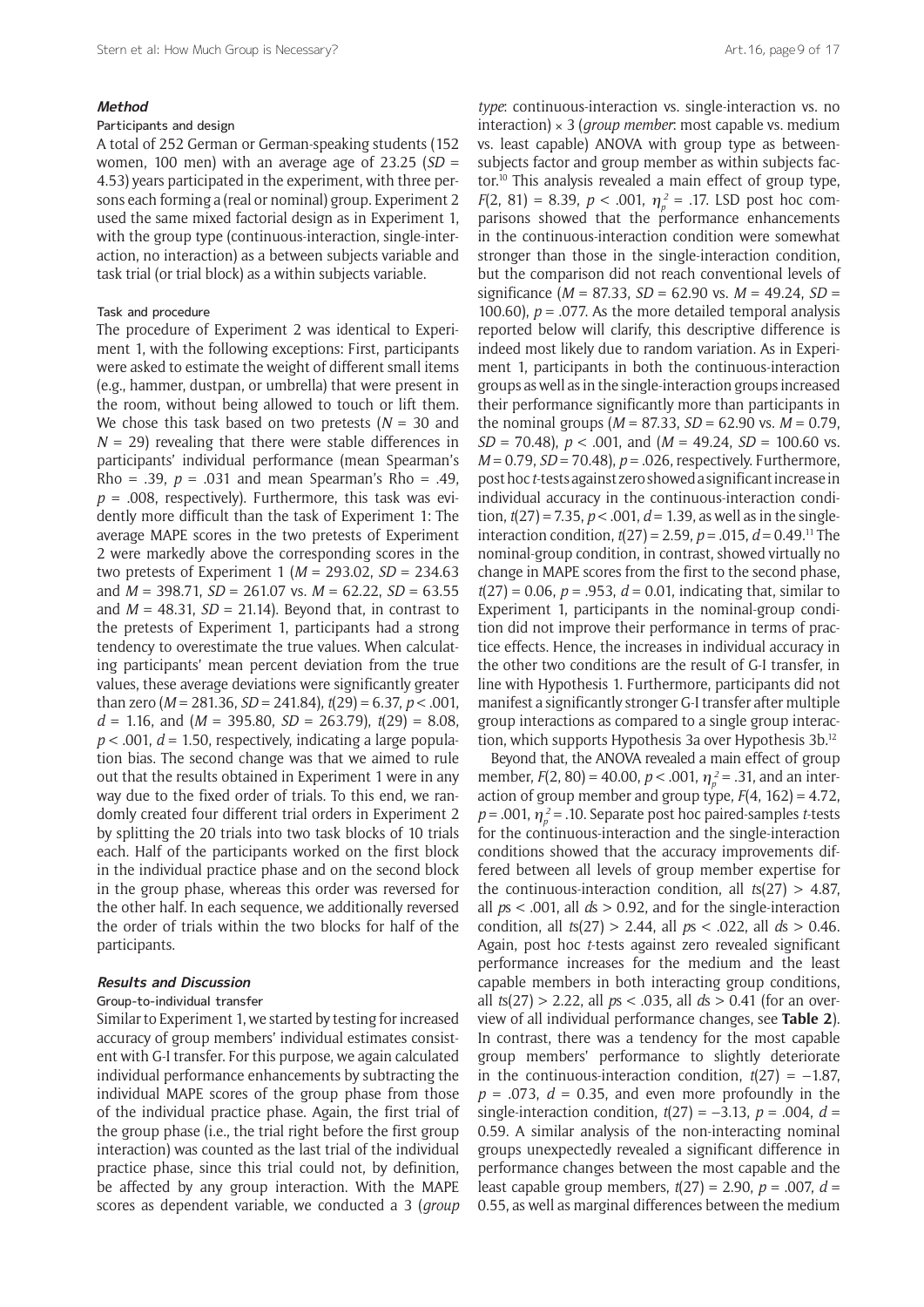#### **Table 2:** Group members' individual performance changes by group type in Experiment 2.

|                        | Group member |       |          |        |               |           |  |  |
|------------------------|--------------|-------|----------|--------|---------------|-----------|--|--|
|                        | most capable |       | medium   |        | least capable |           |  |  |
| Group type             | М            | SD    | М        | SD     | M             | <b>SD</b> |  |  |
| continuous-interaction | $-29.02$     | 82.30 | 83.80    | 94.62  | 207.22        | 106.77    |  |  |
| single-interaction     | $-58.72$     | 99.41 | 45.89    | 109.36 | 160.34        | 239.04    |  |  |
| no interaction         | $-11.88$     | 71.25 | $-33.21$ | 168.91 | 46.25         | 106.30    |  |  |

Performance change was measured as the difference between (nominal) group members' MAPE scores during trials 1 to 11 and the corresponding MAPE scores during trials 12 to 20. Positive indicate a reduction in MAPE scores and, thus, performance increases.

and least capable group members, *t*(27) = 2.03, *p* = .052, *d* = 0.38. However, these differences are unlikely to stem from systematic learning effects; instead, they are likely the result of regression to the mean. Specifically, the least capable group members significantly increased their performance between the two phases,  $t(27) = 2.30$ ,  $p = .029$ ,  $d = 0.44$ , whereas there were no significant performance changes for the most capable and medium group members, all *t*s(27) < 1.05, all *p*s > .307, all *d*s < 0.20. This finding also suggests that not all performance changes in the interacting group conditions can be necessarily attributed to social learning processes. At least a small part might also be ascribed to statistical regression. However, post hoc *t*-tests revealed that the medium and least capable group members in both the continuous-interaction and the single-interaction condition increased their estimation accuracy more strongly than the medium and least capable members of the nominal groups, all *t*s(54) > 2.08, all *p*s < .043, all *d*s > 0.55. Hence, the interaction effect of group member and condition mainly derives from stronger performance enhancements of inferior group members after interacting with others.

Similar to Experiment 1, we were interested in a temporal analysis of the individual performance enhancements in the two interacting group conditions. Therefore, we again compared individual accuracy (averaged across group members) before any group interaction had taken place (trial 1–11) with the trial after the first group interaction (trial 12), and with the averaged individual accuracy of the remaining 8 trials (trial 13–20). The 2 (*group type*: continuous-interaction vs. single-interaction) × 3 (*trial block*: practice phase vs. trial after first group interaction vs. remaining 8 trials) repeated measures ANOVA showed a main effect of trial block, *F*(2, 53) = 21.28, *p* < .001,  $\eta_p^2$  = .28, and no main effect of group type,  $F(1, 54)$  = 0.63,  $p = .432$ ,  $\eta_p^2 = .01$ , or interaction of group type and trial block,  $F(2, 53) = 1.69$ ,  $p = .190$ ,  $\eta_p^2 = .03$ . Post hoc paired samples *t*-tests revealed that the average individual accuracy in the continuous-interaction condition discontinuously increased after the first group interaction (*M* = 237.04, *SD* = 81.49 vs. *M* = 148.29, *SD* = 110.84), *t*(27) = 5.29, *p* < .001, *d* = 1.00, and remained (more or less) stable afterwards (*M* = 148.29, *SD* = 110.84 vs. *M* = 149.89, *SD* = 85.76), *t*(27) = –0.09, *p* = .932, *d* = 0.02. The same was true for the single-interaction condition, with a major performance enhancement directly after

the single group interaction  $(M = 229.48, SD = 98.59$  vs. *M* = 180.04, *SD* = 111.37), *t*(27) = 2.33, *p* = .027, *d* = 0.44, and virtually no further changes in individual estimation accuracy (*M* = 180.04, *SD* = 111.37 vs. *M* = 180.26, *SD* = 112.08), *t*(27) = –0.02, *p* = .987, *d* < 0.01. This result, illustrated in **Figure 2**, once more suggests that a single group interaction is sufficient to induce stable G-I transfer, which supports Hypothesis 2a.<sup>13</sup>

**Figure 2** also indicates stronger individual performance enhancements in the continuous-interaction condition as compared to the single-interaction condition. However, as this analysis shows, it is highly unlikely that this difference is due to the sustained group interaction in the former condition, because the full difference is already present after the first group trial – in other words, at a point in the experiment where the procedure has yet been identical for both conditions – and it remains stable afterwards. Hence, by chance, participants in the former condition seem to have reacted somewhat more strongly to the first group interaction than participants in the latter condition.

#### Changes in metric and mapping error

Similar to Experiment 1, we were interested in what participants learn when interacting with others. To this end, we calculated an ANOVA with group type (continuousinteraction vs. single-interaction vs. no interaction) as a between-subjects factor and differences between the averaged group members' individual median percentage error between the individual practice phase and the group phase as the dependent variable. This analysis revealed a significant main effect of group type,  $F(2, 81) = 10.40$ ,  $p < .001$ ,  $\eta_p^2 =$ .20. Additional LSD post hoc comparisons showed no significant differences in metric error reduction between the continuous-interaction and the single-interaction condition  $(M = 68.47, SD = 60.50$  vs.  $M = 41.43, SD = 82.25$ ). *p* = .176. In contrast, participants' reductions in metric error were significantly stronger in both the continuousinteraction groups and the single-interaction groups than in the non-interacting nominal groups  $(M = 68.47, SD =$ 60.50 vs. *M* = –19.77, *SD* = 74.68), *p* < .001, and (*M* = 41.43*, SD* = 82.25 vs. *M* = –19.77, *SD* = 74.68), *p* = .003, respectively. Hence, interacting with others reduced group members' metric error, which supports Hypothesis 4.

Furthermore, we analyzed changes in participants' mapping errors averaged across group members. To this end, we calculated an ANOVA with group type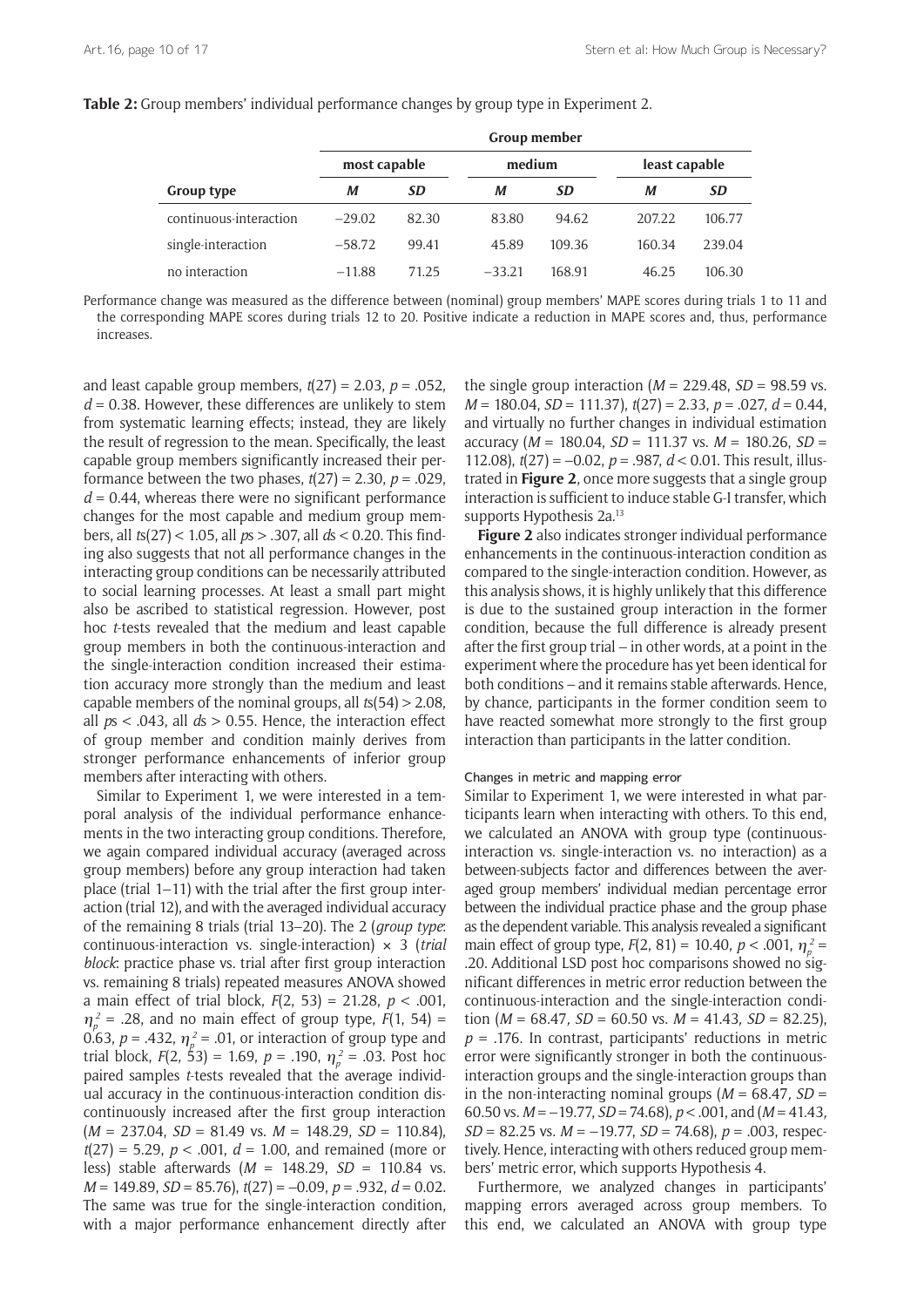

**Figure 2:** Mean absolute percent error (MAPE) of individual estimates by group type during Experiment 2. Lower scores indicate greater accuracy.

(continuous-interaction vs. single-interaction vs. no interaction) as a between-subjects factor and the difference between participants' Fisher z-transformed rank-order correlation coefficients (Spearman's rho) during the group phase and the individual practice phase as the dependent variable. This analysis revealed no significant differences between the group types,  $F(2, 81) = 1.12$ ,  $p = .307$ ,  $\eta_p^2 =$ .03. Hence, there were no systematic difference in participants' mapping error changes.

#### Exploratory analyses: Group-level data

Similar to Experiment 1, we also analyzed group performance for exploratory purposes and checked whether interacting groups' judgments were more accurate than those of nominal groups. Accordingly, we calculated the groups' average MAPE score for the 10 trials of the group phase in the same way as in Experiment 1. Hence, in the single-interaction condition, the groups' average MAPE score was a composite measure of the group estimate of the first trial of the second phase and the averaged individual estimates of the remaining nine trials. Afterwards, we ran an ANOVA with the group type (continuousinteraction vs. single-interaction vs. no interaction) as a between-subjects factor and (nominal or real) group performance as the dependent variable. This analysis revealed a significant effect of group type, *F*(2, 81) = 4.02, *p* = .022,  $\eta_p^2$  = .09. LSD post hoc comparisons showed that the accuracy of both the continuous-interaction groups and the single-interaction groups were superior to the nominal groups (*M* = 142.30*, SD* = 82.06 vs. *M* = 220.21*, SD* = 110.29), *p* = .006, and (*M* = 175.08*, SD* = 114.42 vs. *M* = 220.21*, SD* = 110.29), *p* = .106, respectively, even though the latter comparison did not reach conventional levels of significance. Beyond that, continuous-interaction and single-interaction groups did not differ significantly with regard to accuracy (*M* = 142.30*, SD* = 82.06 vs. *M* = 175.08*, SD* = 114.42), *p* = .238.

Finally, we were interested in the possible occurrence of functional differential weighting strategies. To this end, and similar to Experiment 1, we tested whether interacting groups outperformed the average of their members' individual estimates after controlling for G-I transfer. A paired samples *t*-tests showed that, on average, group estimates were significantly more accurate than the average model; the difference in accuracy was about 11 percentage points  $(M = 133.99, SD = 80.86$  vs.  $M = 144.07, SD = 87.09$   $t(27) =$  $-3.37$ ,  $p = .002$ ,  $d = 0.64$ . Hence, continuously interacting groups were apparently willing and able to assign different weights to their members' individual estimates, and they did so in an effective manner, allowing them to outperform the average of their members' estimates. Hence, Experiment 2 constitutes, to our knowledge, the first evidence for functional differential weighting after controlling for G-I transfer.

These findings raise an interesting question: Why did we find evidence for group members weighting their individual contributions differentially in Experiment 2, but not in Experiment 1, and also not in the study by Schultze et al. (2012)? Of course, at this point we can only speculate about this, but we find it, at least, plausible that parts or all of this divergence could be due to differences between the tasks that were used in these experiments: Whereas in Experiment 1 we used the same distance estimation task that had been used by Schultze et al. (2012), and with similar results (no differential weighting), in Experiment 2 we introduced a new weight estimation task. As already stated, this task was characterized by a large population bias, whereas the distance estimation task of Experiment 1 contained no such bias. Now, the presence vs. absence of a population bias should have consequences for whether or not the group members' individual values can be expected to bracket the true value: If there is no population bias, that is, if over- and underestimations cancel out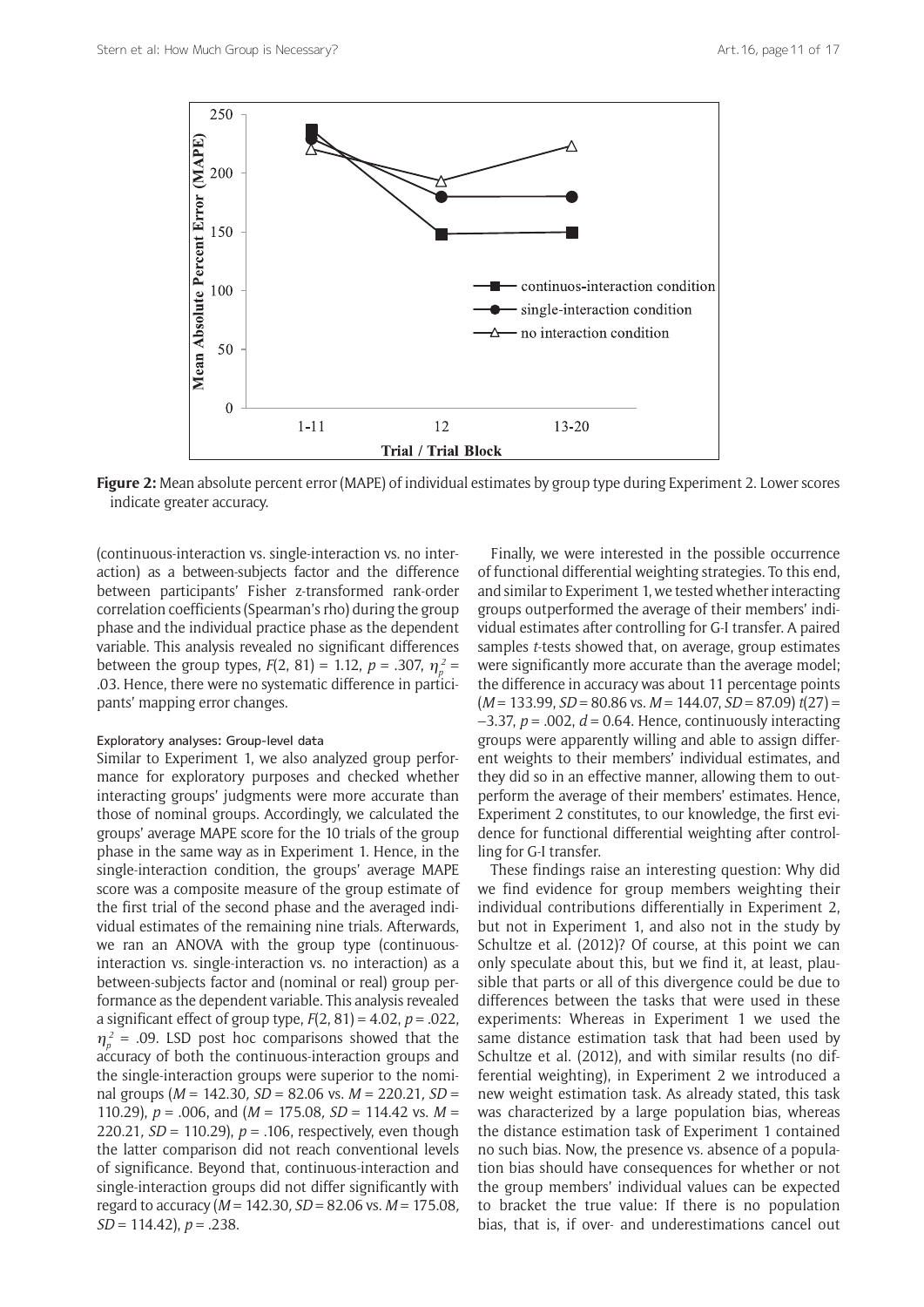on average, the group members' individual estimates should often bracket the true value. In contrast, if all group members systematically overestimate (or underestimate) the true value, bracketing is less likely to occur. In line with this, we found that the percentage of overall cases where the individual estimates bracketed the true value in Experiment 1 was far above the bracketing rate in Experiment 2 (*M* = 62.62, *SD* = 19.85 vs. *M* = 33.10, *SD* = 19.51). Because more bracketing means that averaging more often leads to accurate results, differential weighting had better chances to pay off in Experiment 2 as compared to Experiment 1.

## **General discussion**

In the present study, we tested whether group members cooperatively working on estimation tasks benefit from G-I transfer. Based on previous findings (Laughlin et al., 2008; Schultze et al., 2012), we expected individual performance enhancements due to group discussion. More specifically, we postulated a stable increase in group members' individual accuracy that persists even when the group is disbanded. Furthermore, we aimed to clarify whether a single group interaction is sufficient to produce G-I transfer, and whether further within-group interaction induces additional performance enhancements. Beyond that, we also wanted to shed some light on what exactly group members learn when interacting with others. We expected a transfer of metric knowledge that should lead to a better calibration of group members' estimates, but also tested the possibility that interaction improves group members' mapping knowledge. In an exploratory manner, we checked for the superiority of groups over an equivalent number of individuals, and for the occurrence of possible differential weighting strategies that improve the group judgments beyond the level of individual capability gains.

In line with our assumptions, the results of our experiments provide evidence for socially induced learning processes as a consequence of group interaction on quantitative estimation tasks. The estimates of superior group members served as a benchmark towards which the inferior group members adjusted their subsequent individual estimates. More precisely, group members reduced their metric but not their mapping error. Importantly, the individual increases in accuracy remained stable even if we disbanded groups after their first group discussion. Since participants in the nominal group condition were not able to enhance their performance over time, the aforementioned result can be interpreted as unequivocal evidence for G-I transfer. Furthermore, additional group interactions did not lead to further increases in individual accuracy, suggesting that groups were able to exchange all information necessary to induce this G-I transfer during their first group discussion. Beyond that, we found first evidence that after group members benefitted from G-I transfer groups are indeed able to assign more weight to more accurate judgments under certain circumstances. We will get back to this finding after having discussed our central results regarding G-I transfer.

#### **Group-to-individual transfer**

Our main aim was to test for the relevance of group interaction for the subsequent estimation accuracy of the individual group members. Our results allow us to draw several conclusions: First, one group interaction is sufficient to induce a stable G-I transfer, since in both experiments the performance remained on the improved level even after the group was disbanded. These results are in line with the assumptions of Schultze et al. (2012) and, to the best of our knowledge, constitute the first unambiguous evidence for the stability of this performance enhancement on estimation tasks, thereby mirroring similar findings from the field of problem-solving tasks (Laughlin et al., 2008). This finding also rules out an alternative explanation for the performance changes. Specifically, the anticipation of group discussion could have led to increased feelings of accountability because group members knew that they would have to justify their individual estimates during the discussion. Accordingly, they might have put more effort into their individual estimates, which might have resulted in greater individual accuracy. If this were the case, group members' effort and, thus, their individual accuracy should have reverted to the level we observed prior to the group phase rather than remaining constant. Second, the replicability of the G-I-transfer with a different estimation task provides first evidence for the generalizability of this phenomenon – at least when tasks share some characteristics such as stable differences in expertise and at least some degree of demonstrability.

Third, the fact that we found strong metric error reductions, and that the performance enhancement already occurred after one group interaction on two different task types allows some speculations regarding what people learn when interacting with others on estimation tasks, and what information has to be exchanged in order to produce the observed G-I-transfer. In our opinion, the most likely explanation for the strong reduction of group members' metric error and the rapid increase in estimation accuracy is the exchange of reference values during the first group interaction. As we know from previous research, frames of reference play an important role when it comes to increases in estimation accuracy (e.g., Bonner & Baumann, 2008; Bonner et al., 2007; Laughlin et al., 1999; Laughlin et al., 2003). Such reference values are relatively easy to communicate and to retain, and they should have a beneficial effect on all subsequent judgments in the same domain. As Schultze et al. (2012) discuss, points of reference might provide a basis for better calibration and could enable group members to reduce their individual estimation bias. With this additional information, individuals might be able to improve their individual accuracy, even without any further benchmarks, on subsequent trials. For example, group members might communicate the length of Germany from north to south (approx. 900 km) as a reference value, which might help them when estimating the distance between London and Rome and will prevent very inaccurate estimates. In other words, accurate benchmarks could also serve as a source of error checking. This assumption might also explain the lack of G-I-transfer in an earlier study that used an experimental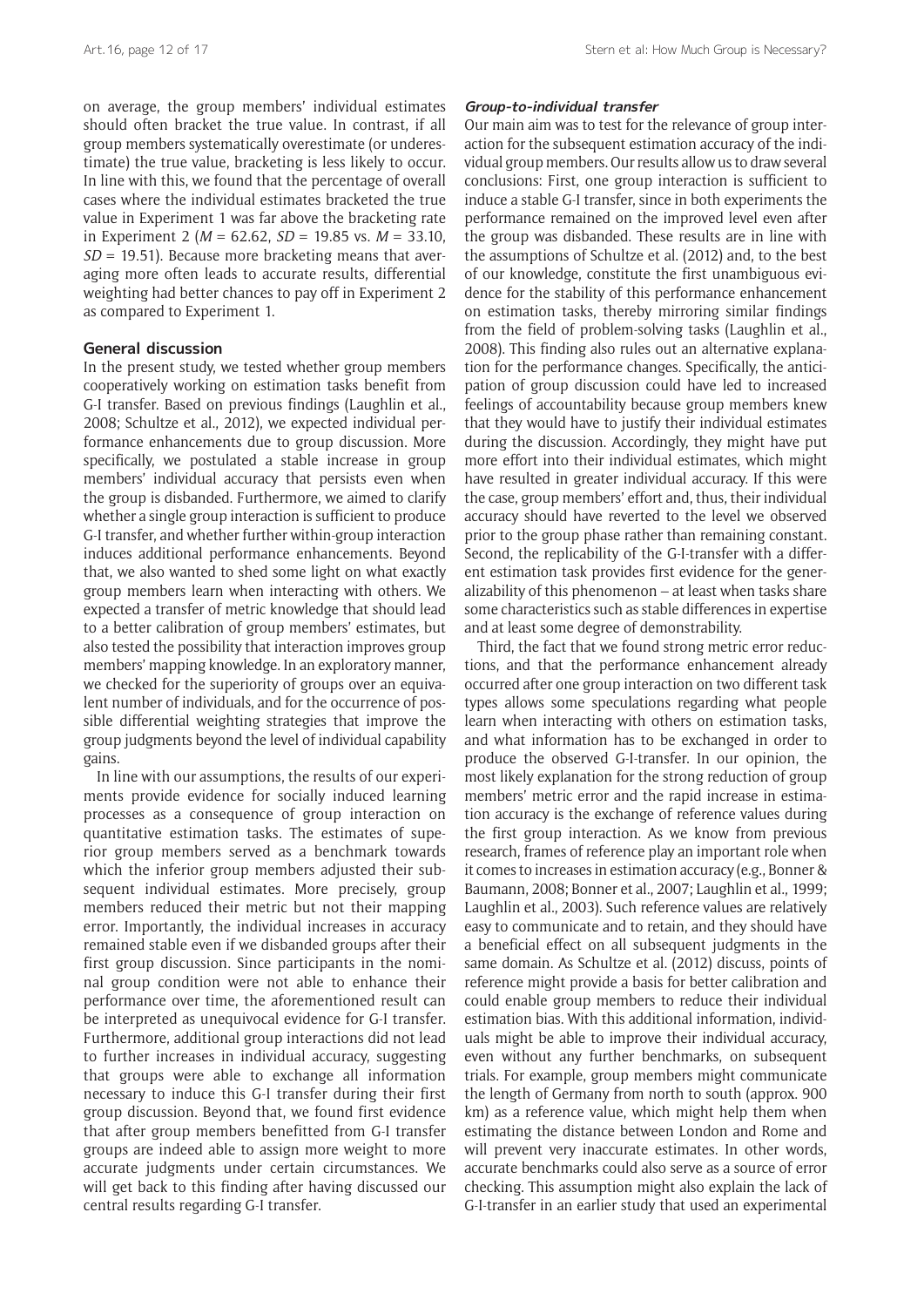design somewhat similar to ours. In one condition of this study, Sniezek and Henry (1990) asked participants to estimate the prices of different automobile models individually before and after interacting with others. During this interaction, group members were allowed to exchange all information relevant to the task with exception of numeric estimates. In other words, they could not provide reference values and, therefore, not reduce their metric error. Nevertheless, future research should systematically investigate the exact nature of the information required to induce G-I-transfer and test whether group interaction provides accuracy gains beyond the exchange of accurate reference values.

# **Superiority of group judgments and differential weighting**

Not only the individual group members but also the groups as a whole seem to benefit from G-I transfer. The results of our experiments generally support the idea that interacting groups outperform nominal groups in quantitative estimation tasks. Although the respective comparisons only reach conventional levels of significance for continuously interacting groups in Experiment 2, where groups were able to benefit from G-I transfer and differential weighting, descriptively groups were more accurate than nominal groups in both experiments. One reason why this comparison was not significant in Experiment 1 is the remarkably good estimation accuracy of the nominal groups in this experiment  $(M = 32.05, SD = 17.46)$ . In contrast, the performance of nominal groups in the (in large parts similar) first experiment of Schultze et al. (2012), who found a significant superiority of interacting groups over nominal groups with the same task type, was notably lower (*M* = 39.54, *SD* = 38.08). Presumably, by chance, nominal groups in our first experiment might have consisted of individuals whose idiosyncratic biases cancelled each other out more frequently than in the experiment of Schultze et al. (2012).

The results regarding the occurrence of differential weighting differ between our two experiments. In Experiment 1, where simple averaging was a rather effective strategy due to the lack of a population bias and small remaining differences in individual accuracy, we replicated the results of Schultze et al. (2012) that groups do not outperform the average of their group members' contributions. However, the fact that we found no evidence for differential weighting in Experiment 1 does not mean that group members necessarily weighted their individual contributions equally. The lack of bias in participants' estimates only implies that differential weighting would not have improved the group judgments substantially and, therefore, would not be detectable with a performancebased assessment of the weighting strategy. Since the actual group performance was inferior to the average model descriptively, we can conclude that to the extent that groups engaged in differential weighting, they did not benefit from it in Experiment 1. In contrast, groups engaged in effective differential weighting in Experiment 2, which employed a task favoring weighting by expertise or accuracy over averaging, due to a strong population bias (e.g., Davis-Stober, Budescu, Dana, & Broomell, 2014; Einhorn et al., 1977). This allowed interacting groups in Experiment 2 to outperform the simple average of their members' individual estimates. Taken together, our results suggest that groups can – to some degree – engage in rather functional weighting strategies. Our findings, thus, provide an interesting basis for systematic research on the weighting strategies groups employ – for example, by investigating how various task and group characteristics relevant to the effectiveness of differential weighting influence the choice of the weighting strategy and its impact on group performance.

## **Limitations and directions for future research**

Although our experiments provide evidence for stable G-I transfer in quantitative estimation tasks, we should also mention some limitations. Despite the fact that we used two different tasks with quite different characteristics that consistently produced G-I transfer, we still cannot exclude the possibility that other types of estimation tasks might yield different results. In the tasks we used, metric errors were rather common and – at times – extreme, as indicated by systematic idiosyncratic biases of group members in both experiments. This is particularly evident in Experiment 2, though, where participants systematically overestimated the weights of the small objects by an average factor of three. Mapping errors, on the other hand, might have been less pronounced, because most participants presumably had a rough recollection of the geographical location of the EU's member countries (if not necessarily the location of the capital cities within the countries), allowing them to distinguish long distances from short ones. Likewise, they could tell that a small plastic comb weighed less than a small metal hammer. Hence, the tasks we used had a great potential for metric error reductions whereas it impeded the occurrence of mapping error reductions as a consequence of interacting with others. Admittedly, this presumed combination of relatively low mapping and high metric errors might not generalize to all estimation tasks. For example, forecasting tasks, like predicting the return on a capital investment, are mainly characterized by mapping errors. In this case, the previous and current values of the variable that is to be predicted constitute rather reliable reference values that minimize the individual metric error. In contrast, there are several factors that should predominantly affect the mapping knowledge component. For example, when predicting the future market rate of a certain stock, one has to learn general market trends, as well as the previous prosperity and future plans of certain companies to reduce one's mapping error. All of these knowledge components and cues might be transferable through group discussion, quite similar to the exchange of reference values. However, in this case, G-I transfer should take more time to emerge, and also more time to fully develop. Therefore, it is crucial to replicate our findings with different types of quantitative estimation tasks, preferably tasks with a high ecological validity like forecasting tasks, or even in a real world setting. In general, our findings should be replicated with tasks of different complexity and different estimation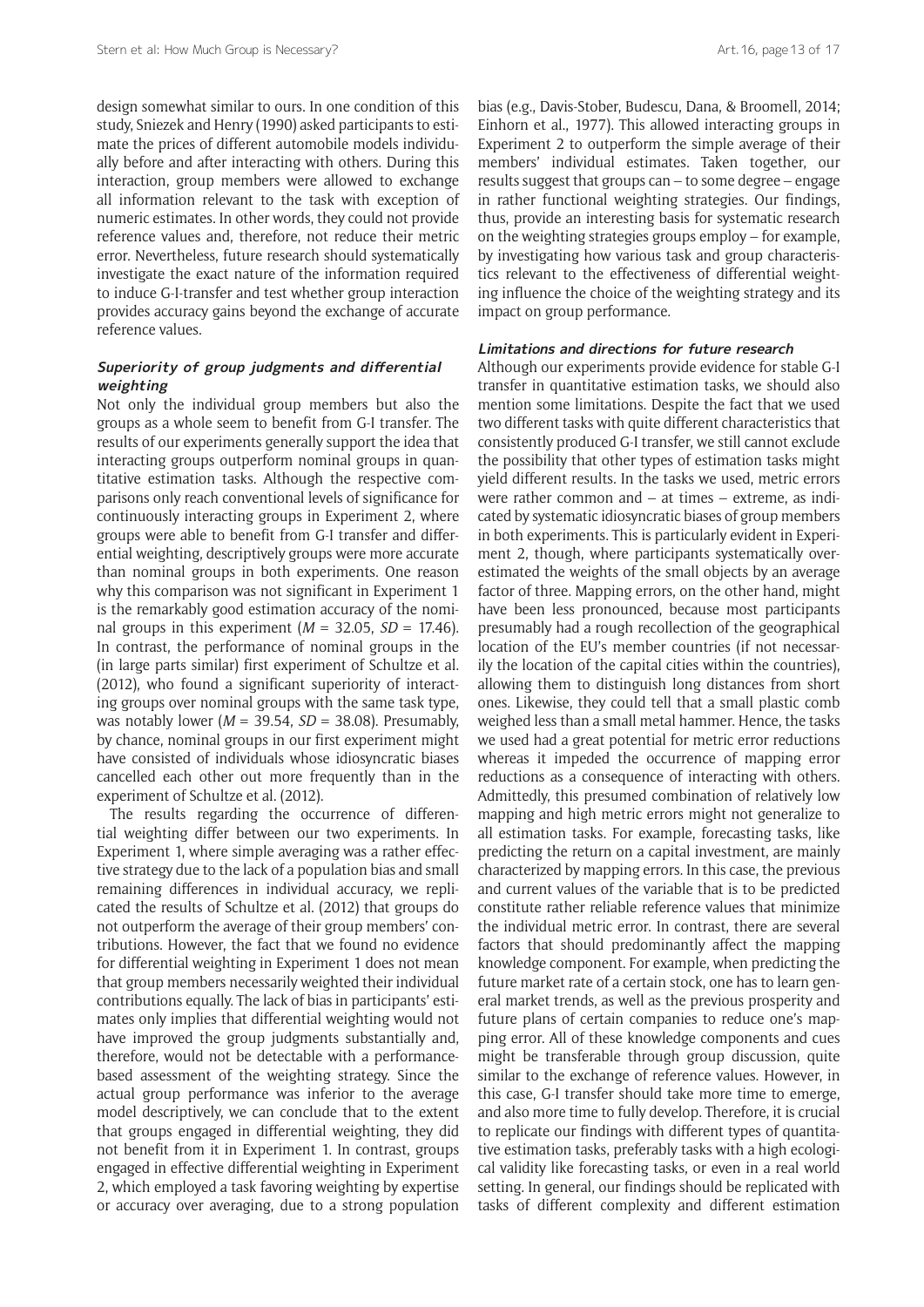biases to form an overall picture regarding the strength of G-I transfer on the one hand, and functional differential weighting strategies on the other hand, under different circumstances.

Furthermore, it remains an open question as to how groups manage to identify their group members' expertise or the accuracy of their judgments in order to know whom to learn from. Previous evidence regarding ad hoc groups' ability to recognize expertise is rather contradictory. On the one hand, some studies indicate that groups are capable of identifying their most capable members (e.g., Baumann & Bonner, 2004; Bonner et al., 2007; Henry et al., 1996; Libby, Trotman, & Zimmer, 1987). On the other hand, there is also evidence of groups failing to recognize the specific expertise of their members (e.g., Littlepage, Robinson, & Reddington, 1997, studies 1 and 2; Littlepage, Schmidt, Whisler, & Frost, 1995; Trotman, Yetton, & Zimmer, 1983). The fact that, in our experiments, the most capable members' performance remained largely stable, whereas the performance of the medium and least capable members considerably increased, speaks to the groups' ability to assess their members' expertise or at least the quality of their judgments. One possible determinant for the ability to recognize expertise might be the plausibility of individual estimations. As Yaniv and Kleinberger (2000) discuss, individuals might identify particularly poor estimates as out of the bounds of plausibility, even if people cannot generate correct estimates themselves. In others words, group members might have been reasonably good in realizing whom to ignore. This could also explain why there was no negative individual learning in our experiments. Nevertheless, further research should address the question of which circumstances facilitate the recognition of expertise or the accuracy of certain estimates, and what cues are relevant for groups to determine the relative expertise of their members.

Finally, we do not yet know whether group interaction is really *indispensable* to induce the phenomenon of G-I transfer. Since our results reveal strong learning effects after just one group interaction, this raises the question of whether similar processes might be possible even without any direct communication. As Farrell (2011) suggests, individual accuracy can be improved by knowing the estimates of other persons, without any form of group interaction (in terms of free information exchange). In other words, it is questionable whether discussing individual estimates with other people is crucial to individual learning, or whether the knowledge about others' judgments might be sufficient to achieve the same or at least a similar beneficial effect, at least in some tasks. Hence, a promising line of future research is to identify which factors are indispensable for individual learning effects and by which means group interaction might additionally strengthen these processes.

# **Conclusion**

In accordance with the idea of G-I transfer, group members can learn relevant knowledge in quantitative estimation tasks by cooperatively working with others. One group interaction seems to be sufficient for an increase in metric knowledge that leads to more accurate individual judgments, whereas further group interaction does not foster additional capability gains. Furthermore, under certain circumstances, effective weighting strategies when combining those individual estimates with a group judgment might occur. Thus, we know now that a single group discussion can robustly improve group members' individual judgment accuracy and can also lead to an improved collaboration, although the specific mechanisms underlying these improvements are still an open topic for future research.

## **Data accessibility Statement**

All the participant data and analysis scripts for experiment 1 and 2 can be found on this paper's project page on the Open Science Framework.

[https://osf.io/edfqv/?view\\_only=6057215b0d2f40c38](https://osf.io/edfqv/?view_only=6057215b0d2f40c383ca47f31e84d3b5) [3ca47f31e84d3b5.](https://osf.io/edfqv/?view_only=6057215b0d2f40c383ca47f31e84d3b5)

#### **Acknowledgements**

We would like to thank Carolina Barzantny, Christoph Ehrling, Markus Germar, Vanessa Kihm, Maren Michaelis, Mona Peikert, Johanna Prüfer, Anne Rudloff and Christian Treffenstädt for their help in collecting the data.

We acknowledge support by the German Research Foundation and the Open Access Publication Funds of the Göttingen University.

## **Funding information**

This research was funded by the German Research Council (DFG SCHU 1279/11-1).

# **Competing Interests**

The authors have no competing interests to declare.

## **Authors Contributions**

Contributed to conception and design: Alexander Stern, Thomas Schultze, Stefan Schulz-Hardt.

Contributed to acquisition of data: Alexander Stern.

Contributed to analysis and interpretation of data: Alexander Stern, Thomas Schultze, Stefan Schulz-Hardt.

Drafted and/or revised the article: Alexander Stern, Thomas Schultze, Stefan Schulz-Hardt.

Approved the submitted version for publication: Alexander Stern, Thomas Schultze, Stefan Schulz-Hardt.

#### **Notes**

- <sup>1</sup> Furthermore, participants were asked to rate their estimation confidence on a six-point Likert scale after every judgment. However, because this confidence measure revealed no relevant effects for our research question we refrain from reporting any analyses regarding this measure. Nevertheless, we will be glad to publish our data for further analyses.
- <sup>2</sup> The assignment to the three conditions did not produce accuracy differences between the experimental conditions,  $F(2, 58) = 0.05$ ,  $p = .953$ ,  $\eta_p^2 < .01$ , that is, the average MAPE-scores of the individual training phase (prior to the experimental manipulation) were virtually identical for the three conditions. The same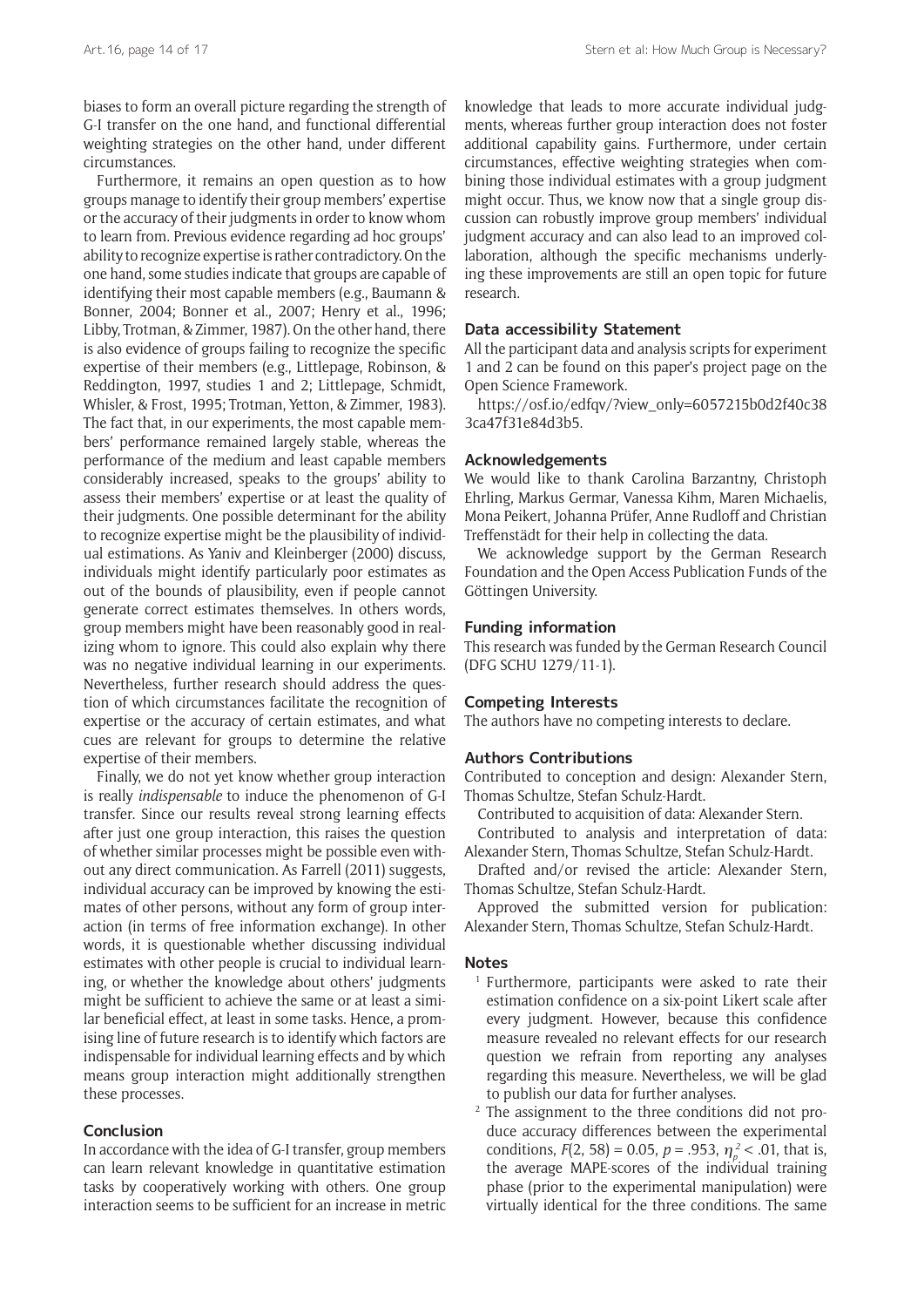was true for the variance of individual accuracy within the composed (nominal) groups,  $F(2, 58) = 0.73$ ,  $p = .487, \, \eta_p^2 = .02.$ 

- <sup>3</sup> For the continuous-interaction groups, this bonus was based on the accuracy of the group judgments. For single-interaction groups, it was based on the group judgment of the first trial in the second phase and the average of their individual estimates for the remaining nine trials. For nominal group members, the bonus depended solely on their individual accuracy during the second phase. However, participants were only aware of a general performance bonus and were not informed about the details of how this bonus was computed in each of the experimental conditions (to prevent that individual task motivation might differ between the experimental conditions as a consequence of differences in bonus computation).
- <sup>4</sup> We calculated a paired-samples *t*-tests between participants' average individual accuracy on the ten trials of the practice phase and the first trial of the second phase for the two group conditions. This analysis revealed no differences at all (*M* = 48.44, *SD* = 17.02 vs. *M* = 47.18, *SD* = 33.32), *t*(39) = 0.30, *p* = .762, *d* = 0.05. This allows us to rule out an alternative explanation, namely that participants' anticipation of group interaction might have increased the accountability they felt for their estimates and – thereby – the accuracy of these estimates.
- <sup>5</sup> We used LSD post hoc comparisons because we aimed for the highest possible statistical power when comparing the two interacting group conditions. More conservative post hoc comparisons might have disguised significant differences. As a consequence of the higher statistical power, the absence of significant differences between the two interacting group conditions is an even more informative finding.
- <sup>6</sup> Beyond that, participants' gender did not significantly affect the dependent variable, *t*(180) = 1.90, *p* = .059, *d* = 0.29, although, descriptively, performance changes were somewhat more pronounced for women than for men. However, there was no association between experimental condition and participant gender,  $\chi^2(2) = 0.33$ ,  $p = .859$ . In other words, female and male participants distributed equally across conditions. Moreover, there was no significant relation between participants' age and the dependent variable, *r* < .01,  $p = .990$ .
- $^7$  Additionally, we split the 20 trials in four blocks (trial 1–6, 7–11, 12–16, 17–20) to analyze more evenly sized blocks of trials. Corresponding post hoc paired-samples *t*-tests only revealed significant changes in group members' individual accuracy right after the first group interaction in both the continuous-interaction condition (*M* = 49.86, *SD* = 22.39 vs. *M* = 31.13, *SD* = 9.92),  $t(20) = 3.84$ ,  $p = .001$ ,  $d = 0.88$ , and the singleinteraction condition (*M* = 50.67, *SD* = 18.37 vs. *M* = 31.18, *SD* = 8.88), *t*(18) = 4.65, *p* < .001, *d* = 1.09 (all other *t*s < 1.58; all other *p*s > .130). Furthermore, there was no significant linear trend towards an individual accuracy decrease or improvement after the first

group interaction for the continuous-interaction nor the single-interaction condition (all *F*s < 1.48, all *p*s > .240). These analyses further support the assumption of immediate performance enhancements right after the first group interaction with no additional improvements on subsequent trials.

- <sup>8</sup> The pattern of results when adding group member as a within-subjects factor mirrors the general finding of stronger performance enhancements of inferior group members, such that metric error reductions were stronger for inferior group members in both experiments.
- <sup>9</sup> Individuals cannot yet benefit from G-I transfer on the first trial of the second phase. The group judgments, however, can, lead to an "unfair" advantage over the averaged previous individual judgments, which, in turn, would distort the results regarding whether or not groups engage in differential weighting strategies.
- <sup>10</sup> We conducted the same ANOVA with the four randomly created trial orders as an additional between-subjects factor. This analysis revealed no significant interaction of trial order and group type, *F*(6, 72) = 0.46, *p* = .838,  $\eta_p^2$  = .04, indicating that differences between the three conditions cannot be attributed to differences in the order of trials. Therefore, we dropped the order of trials as a between-subjects factor in all analyses.
- <sup>11</sup> As a closer inspection of the data showed that a substantial part of the descriptive difference between performance enhancements in the continuous-interaction and the single-interaction condition derives from one participant in the latter condition whose performance dramatically decreased by 670 percentage points. When excluding this participant's group, the difference between the two group conditions decreases markedly (*M* = 87.33, *SD* = 62.90 vs. *M* = 60.12, *SD* = 84.08), *p* = .170, although some moderate difference remains. Furthermore, the effect size of the post hoc *t*-tests against zero in the single-interaction condition increases, *t*(27) = 3.72, *p* < .001, *d* = 0.71.
- <sup>12</sup> Again, participants' gender didn't significantly affect the individual performance change from phase one to two, *t*(250) = 0.75, *p* = .456, *d* = 0.01. Furthermore, there was no significant relation between participants' age and the dependent variable,  $r = .11$ ,  $p = .073$ , although, descriptively, younger participants' performance increased more than that of older participants. Furthermore, the results revealed differences in participants' age between the conditions that fell short of significance,  $F(2, 249) = 2.29$ ,  $p = .057$ ,  $\eta_p^2 = .02$ . However, LSD post hoc comparisons showed that the participants were significantly older in the single-interaction condition than in the nominal-group condition,  $p = .017$ , whereas there were no differences between the continuous-group condition and the other two (all *p*s > .205). Accordingly, participants' age should, if at all, lead to somewhat smaller performance enhancements in the single-interaction condition than in the nominal-group condition and, thereby, work against our hypothesis. Hence, the weak relationship between performance changes and participants' age should not interfere with our results. Finally, there were no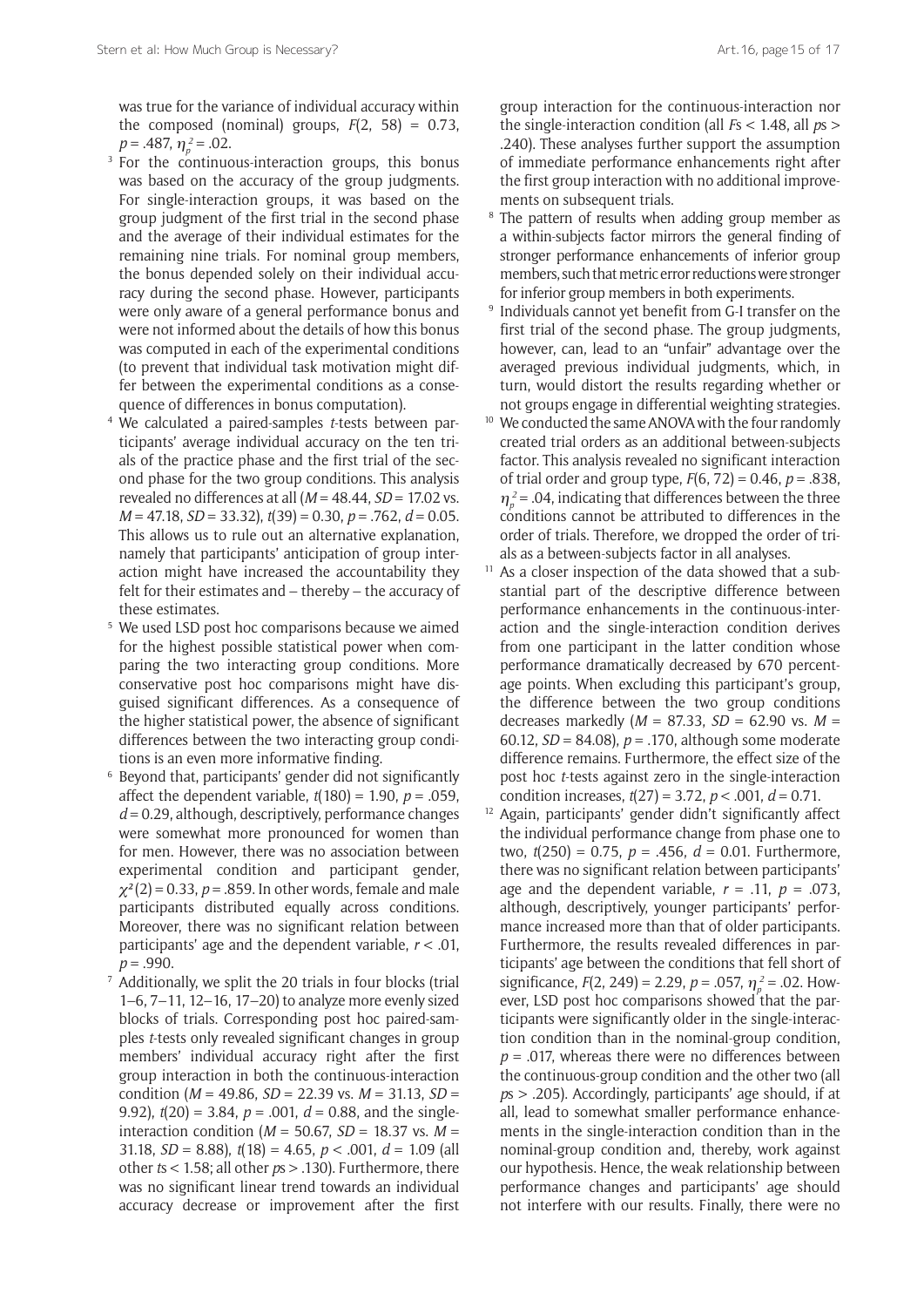differences between the three conditions concerning (nominal) group members' baseline accuracy, *F*(2, 81) = 0.29,  $p$  = .751,  $\eta_p^2$  < .01, nor regarding the variance of accuracy within the groups,  $F(2, 81) = 0.42$ ,  $p = .658$ ,  $\eta_p^2 = .01$ .

 $13$  Again, we split the 20 trials in four blocks (trial 1–6,  $7-11$ ,  $12-16$ ,  $17-20$ ) to analyze more evenly sized blocks of trials. Post hoc paired-samples *t*-tests revealed significant changes in group members' individual accuracy right after the first group interaction in both the continuous-interaction condition (*M* = 249.91, *SD* = 110.13 vs. *M* = 153.24, *SD* = 90.39), *t*(27) = 7.13,  $p < .001$ ,  $d = 1.35$ , and the single-interaction condition (*M* = 237.55, *SD* = 125.16 vs. *M* = 179.27, *SD* = 103.94), *t*(27) = 3.31, *p* = .003, *d* = 0.63 (all other *t*s < 1.32, all other *p*s > .198). Beyond that, neither the continuous-interaction nor the single-interaction condition showed a significant linear trend towards an individual accuracy decrease or improvement after the first group interaction (all *F*s < 1.53, all *p*s > .227), which further supports the idea of a stable G-I transfer.

## **References**

- **Baumann, M. R.,** & **Bonner, B. L.** (2004). The effects of variability and expectations on utilization of member expertise and group performance. *Organizational Behavior and Human Decision Processes, 93*, 89–101. DOI: <https://doi.org/10.1016/j.obhdp.2003.12.004>
- **Bednarik, P.,** & **Schultze, T.** (2015). The effectiveness of imperfect weighting in advice taking. *Judgment and Decision Making, 10*, 265–276.
- **Bonner, B. L.,** & **Baumann, M. R.** (2008). Informational intra-group influence: the effects of time pressure and group size. *European Journal of Social Psychology, 38*, 46–66. DOI: <https://doi.org/10.1002/ejsp.400>
- **Bonner, B. L.,** & **Baumann, M. R.** (2012). Leveraging member expertise to improve knowledge transfer and demonstrability in groups. *Journal of Personality and Social Psychology, 102*, 337–350. DOI: [https://doi.](https://doi.org/10.1037/a0025566) [org/10.1037/a0025566](https://doi.org/10.1037/a0025566)
- **Bonner, B. L., Sillito, S. D.,** & **Baumann, M. R.** (2007). Collective estimation: Accuracy, expertise, and extroversion as sources of intra-group influence. *Organizational Behavior and Human Decision Processes, 103*, 121–133. DOI: [https://doi.org/10.1016/j.obhdp.2006.](https://doi.org/10.1016/j.obhdp.2006.05.001) [05.001](https://doi.org/10.1016/j.obhdp.2006.05.001)
- **Brodbeck, F.,** & **Greitemeyer, T.** (2000a). A dynamic model of group performance: Considering the group members' capacity to learn. *Group Processes & Intergroup Relations, 3*, 159–182. DOI: [https://doi.](https://doi.org/10.1177/1368430200003002004) [org/10.1177/1368430200003002004](https://doi.org/10.1177/1368430200003002004)
- **Brodbeck, F. C.,** & **Greitemeyer, T.** (2000b). Effects of individual versus mixed individual and group experience in rule induction on group member learning and group performance. *Journal of Experimental Social Psychology, 36*, 621–648. DOI: [https://doi.org/10.1006/](https://doi.org/10.1006/jesp.2000.1423) [jesp.2000.1423](https://doi.org/10.1006/jesp.2000.1423)
- **Brown, N. R.** (2002). Real-world estimation: Estimation modes and seeding effects. In Ross, B. H. (Ed.),

*Psychology of learning and motivation* (Vol. 41). New York: Academic Press, pp. 321–360. DOI: [https://doi.](https://doi.org/10.1016/S0079-7421%2802%2980011-1) [org/10.1016/S0079-7421\(02\)80011-1](https://doi.org/10.1016/S0079-7421%2802%2980011-1)

- **Brown, N. R.,** & **Siegler, R. S.** (1993). Metrics and mappings: A framework for understanding real-world quantitative estimation. *Psychological Review, 100*, 511–534. DOI:<https://doi.org/10.1037/0033-295X.100.3.511>
- **Davis-Stober, C. P., Budescu, D. V., Dana, J.,** & **Broomell, S. B.** (2014). When is a crowd wise? *Decision, 1*, 79–101. DOI:<https://doi.org/10.1037/dec0000004>
- **Einhorn, H. J., Hogarth, R. M.,** & **Klempner, E.** (1977). Quality of group judgment. *Psychological Bulletin, 84*, 158–172. DOI: [https://doi.org/10.1037/0033-2909.](https://doi.org/10.1037/0033-2909.84.1.158) [84.1.158](https://doi.org/10.1037/0033-2909.84.1.158)
- **Farrell, S.** (2011). Social influence benefits the wisdom of individuals in the crowd. *Proceedings of the National Academy of Sciences, 108*, E625. DOI: [https://doi.](https://doi.org/10.1073/pnas.1109947108) [org/10.1073/pnas.1109947108](https://doi.org/10.1073/pnas.1109947108)
- **Henry, R. A.** (1993). Group judgment accuracy: Reliability and validity of postdiscussion confidence judgments. *Organizational Behavior and Human Decision Processes, 56*, 11–27. DOI: [https://doi.org/10.1006/](https://doi.org/10.1006/obhd.1993.1043) [obhd.1993.1043](https://doi.org/10.1006/obhd.1993.1043)
- **Henry, R. A.** (1995). Improving group judgment accuracy: Information sharing and determining the best member. *Organizational Behavior and Human Decision Processes, 62*, 190–197. DOI: [https://doi.org/10.1006/](https://doi.org/10.1006/obhd.1995.1042) [obhd.1995.1042](https://doi.org/10.1006/obhd.1995.1042)
- **Henry, R. A., Strickland, O. J., Yorges, S. L.,** & **Ladd, D.** (1996). Helping groups determine their most accurate member: The role of outcome feedback. *Journal of Applied Social Psychology, 26*, 1153–1170. DOI: <https://doi.org/10.1111/j.1559-1816.1996.tb02290.x>
- **Laughlin, P. R.,** & **Barth, J. M.** (1981). Group-to-individual and individual-to-group problem-solving transfer. *Journal of Personality and Social Psychology, 41*, 1087– 1093. DOI: [https://doi.org/10.1037/0022-3514.41.6.](https://doi.org/10.1037/0022-3514.41.6.1087) [1087](https://doi.org/10.1037/0022-3514.41.6.1087)
- **Laughlin, P. R., Bonner, B. L., Miner, A. G.,** & **Carnevale, P. J.** (1999). Frames of reference in quantity estimations by groups and individuals. *Organizational Behavior and Human Decision Processes, 80*, 103–117. DOI: [https://](https://doi.org/10.1006/obhd.1999.2848) [doi.org/10.1006/obhd.1999.2848](https://doi.org/10.1006/obhd.1999.2848)
- **Laughlin, P. R., Carey, H. R.,** & **Kerr, N. L.** (2008). Groupto-individual problem-solving transfer. *Group Processes & Intergroup Relations, 11*, 319–330. DOI: [https://doi.](https://doi.org/10.1177/1368430208090645) [org/10.1177/1368430208090645](https://doi.org/10.1177/1368430208090645)
- **Laughlin, P. R.,** & **Ellis, A. L.** (1986). Demonstrability and social combination processes on mathematical intellective tasks. *Journal of Experimental Social Psychology, 22*, 177–189. DOI: [https://doi.org/10.1016/0022-1031\(86\)](https://doi.org/10.1016/0022-1031%2886%2990022-3) [90022-3](https://doi.org/10.1016/0022-1031%2886%2990022-3)
- **Laughlin, P. R., Gonzalez, C. M.,** & **Sommer, D.** (2003). Quantity estimations by groups and individuals: Effects of known domain boundaries. *Group Dynamics: Theory, Research, and Practice*, *7*, 55–63. DOI: [https://](https://doi.org/10.1037/1089-2699.7.1.55) [doi.org/10.1037/1089-2699.7.1.55](https://doi.org/10.1037/1089-2699.7.1.55)
- **Laughlin, P. R.,** & **Jaccard, J. J.** (1975). Social facilitation and observational learning of individuals and cooperative